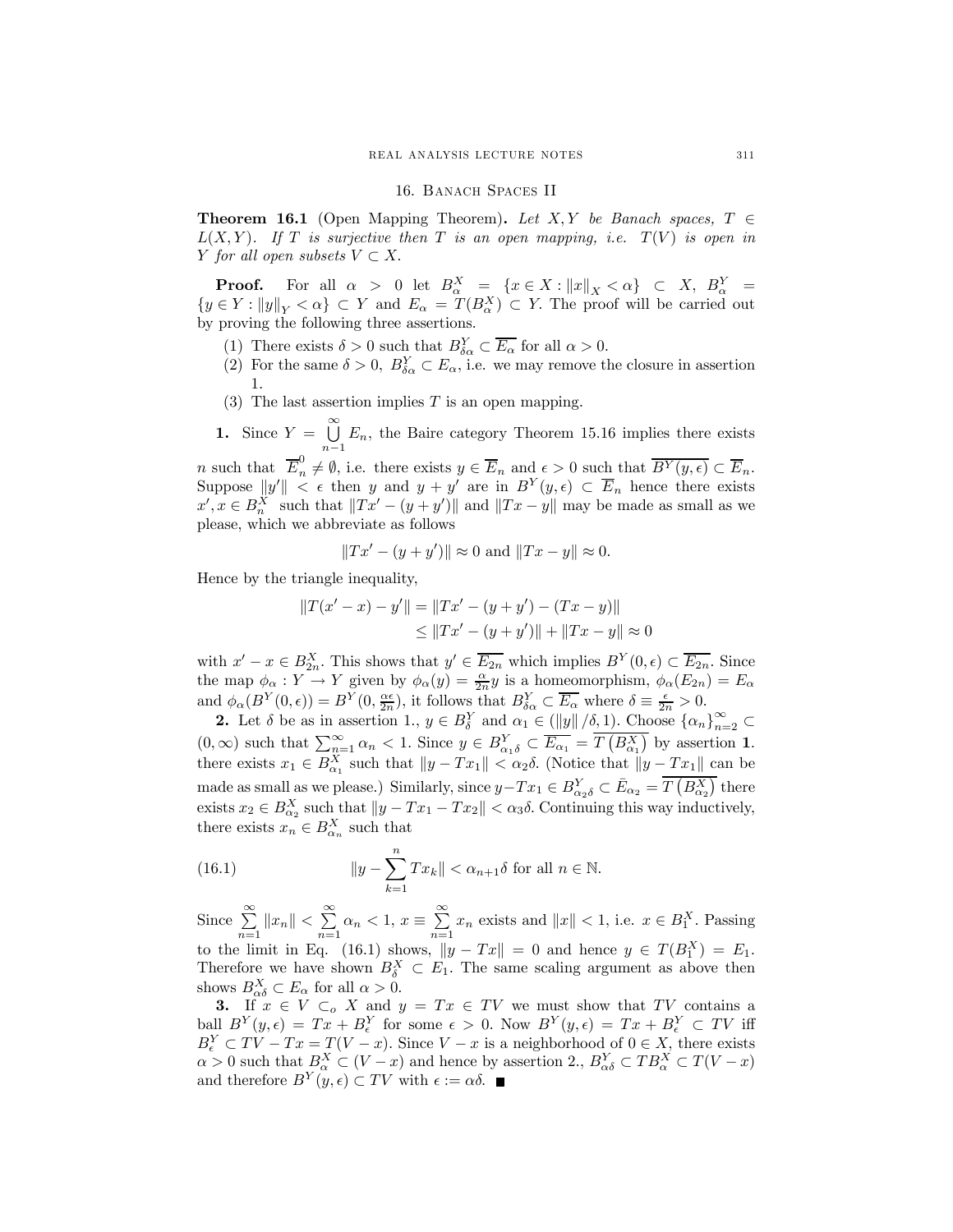Corollary 16.2. If X, Y are Banach spaces and  $T \in L(X,Y)$  is invertible (i.e. a bijective linear transformation) then the inverse map,  $T^{-1}$ , is **bounded**, i.e.  $T^{-1} \in$  $L(Y, X)$ . (Note that  $T^{-1}$  is automatically linear.)

**Theorem 16.3** (Closed Graph Theorem). Let X and Y be Banach space  $T : X \to Y$ Y linear is continuous iff T is closed i.e.  $\Gamma(T) \subset X \times Y$  is closed.

**Proof.** If T continuous and  $(x_n,Tx_n) \to (x,y) \in X \times Y$  as  $n \to \infty$  then  $Tx_n \to Tx = y$  which implies  $(x, y) = (x, Tx) \in \Gamma(T)$ .

**Conversely:** If  $T$  is **closed** then the following diagram commutes



where  $\Gamma(x) := (x, Tx)$ .

The map  $\pi_2 : X \times Y \to X$  is continuous and  $\pi_1|_{\Gamma(T)} : \Gamma(T) \to X$  is continuous bijection which implies  $\pi_1|_{\Gamma(T)}^{-1}$  is bounded by the open mapping Theorem 16.1. Hence  $T = \pi_2 \circ \pi_1|_{\Gamma(T)}^{-1}$  is bounded, being the composition of bounded operators.

As an application we have the following proposition.

**Proposition 16.4.** Let H be a Hilbert space. Suppose that  $T : H \to H$  is a linear (not necessarily bounded) map such that there exists  $T^* : H \to H$  such that

$$
\langle Tx, Y \rangle = \langle x, T^*Y \rangle \ \forall \ x, y \in H.
$$

Then T is bounded.

**Proof.** It suffices to show T is closed. To prove this suppose that  $x_n \in H$  such that  $(x_n, Tx_n) \to (x, y) \in H \times H$ . Then for any  $z \in H$ ,

$$
\langle Tx_n, z \rangle = \langle x_n, T^*z \rangle \longrightarrow \langle x, T^*z \rangle = \langle Tx, z \rangle \text{ as } n \to \infty.
$$

On the other hand  $\lim_{n\to\infty}\langle Tx_n, z\rangle = \langle y, z\rangle$  as well and therefore  $\langle Tx, z\rangle = \langle y, z\rangle$ for all  $z \in H$ . This shows that  $Tx = y$  and proves that T is closed.  $\blacksquare$ 

Here is another example.

**Example 16.5.** Suppose that  $M \subset L^2([0,1],m)$  is a closed subspace such that each element of  $\mathcal M$  has a representative in  $C([0,1])$ . We will abuse notation and simply write  $\mathcal{M} \subset C([0,1])$ . Then

- (1) There exists  $A \in (0, \infty)$  such that  $||f||_{\infty} \leq A||f||_{L^2}$  for all  $f \in \mathcal{M}$ .
- (2) For all  $x \in [0,1]$  there exists  $g_x \in \mathcal{M}$  such that

$$
f(x) = \langle f, g_x \rangle \text{ for all } f \in \mathcal{M}.
$$

Moreover we have  $||g_x|| \leq A$ .

(3) The subspace M is finite dimensional and dim $(\mathcal{M}) \leq A^2$ .

**Proof.** 1) I will give a two proofs of part 1. Each proof requires that we first show that  $(M, \|\cdot\|_{\infty})$  is a complete space. To prove this it suffices to show M is a closed subspace of  $C([0,1])$ . So let  $\{f_n\} \subset \mathcal{M}$  and  $f \in C([0,1])$  such that  $||f_n - f||_{\infty} \to 0$  as  $n \to \infty$ . Then  $||f_n - f_m||_{L^2} \le ||f_n - f_m||_{\infty} \to 0$  as  $m, n \to \infty$ , and since M is closed in  $L^2([0,1])$ ,  $L^2 - \lim_{n \to \infty} f_n = g \in \mathcal{M}$ . By passing to a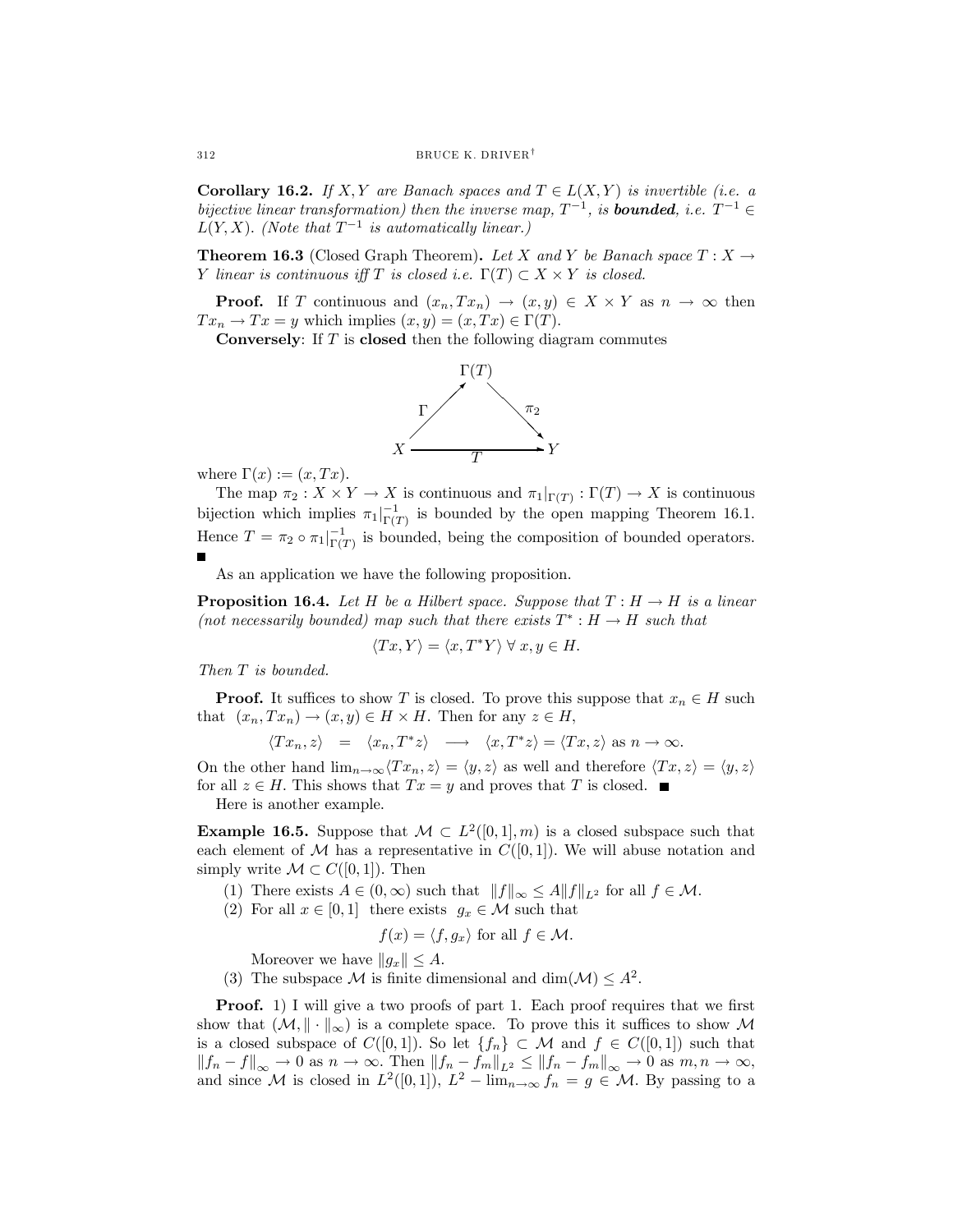subsequence if necessary we know that  $g(x) = \lim_{n \to \infty} f_n(x) = f(x)$  for  $m$  - a.e. x. So  $f = g \in \mathcal{M}$ .

i)Let  $i : (\mathcal{M}, \|\cdot\|_{\infty}) \to (\mathcal{M}, \|\cdot\|_{2})$  be the identity map. Then i is bounded and bijective. By the open mapping theorem,  $j = i^{-1}$  is bounded as well. Hence there exists  $A < \infty$  such that  $||f||_{\infty} = ||j(f)|| \le A ||f||_2$  for all  $f \in \mathcal{M}$ .

ii) Let  $j : (\mathcal{M}, \|\cdot\|_2) \to (\mathcal{M}, \|\cdot\|_{\infty})$  be the identity map. We will shows that j is a closed operator and hence bounded by the closed graph theorem. Suppose that  $f_n \in \mathcal{M}$  such that  $f_n \to f$  in  $L^2$  and  $f_n = j(f_n) \to g$  in  $C([0,1])$ . Then as in the first paragraph, we conclude that  $g = f = j(f)$  a.e. showing j is closed. Now finish as in last line of proof i).

2) For  $x \in [0,1]$ , let  $e_x : \mathcal{M} \to \mathbb{C}$  be the evaluation map  $e_x(f) = f(x)$ . Then

$$
|e_x(f)| \le |f(x)| \le ||f||_{\infty} \le A||f||_{L^2}
$$

which shows that  $e_x \in \mathcal{M}^*$ . Hence there exists a unique element  $g_x \in \mathcal{M}$  such that

$$
f(x) = e_x(f) = \langle f, g_x \rangle
$$
 for all  $f \in \mathcal{M}$ .

Moreover  $||g_x||_{L^2} = ||e_x||_{\mathcal{M}^*} \leq A$ .

3) Let  ${f_j}_{j=1}^n$  be an  $L^2$  – orthonormal subset of  $M$ . Then

$$
A^{2} \geq ||e_{x}||_{\mathcal{M}^{*}}^{2} = ||g_{x}||_{L^{2}}^{2} \geq \sum_{j=1}^{n} |\langle f_{j}, g_{x} \rangle|^{2} = \sum_{j=1}^{n} |f_{j}(x)|^{2}
$$

and integrating this equation over  $x \in [0, 1]$  implies that

$$
A^{2} \ge \sum_{j=1}^{n} \int_{0}^{1} |f_{j}(x)|^{2} dx = \sum_{j=1}^{n} 1 = n
$$

which shows that  $n \leq A^2$ . Hence dim $(\mathcal{M}) \leq A^2$ .

Remark 16.6. Keeping the notation in Example 16.5,  $G(x, y) = g_x(y)$  for all  $x, y \in$ [0, 1]. Then

$$
f(x) = e_x(f) = \int_0^1 f(y)\overline{G(x,y)}dy
$$
 for all  $f \in \mathcal{M}$ .

The function  $G$  is called the reproducing kernel for  $\mathcal M$ .

The above example generalizes as follows.

**Proposition 16.7.** Suppose that  $(X, \mathcal{M}, \mu)$  is a finite measure space,  $p \in [1, \infty)$ and W is a closed subspace of  $L^p(\mu)$  such that  $W \subset L^p(\mu) \cap L^\infty(\mu)$ . Then  $\dim(W)$ ∞.

**Proof.** With out loss of generality we may assume that  $\mu(X)=1$ . As in Example 16.5, we shows that W is a closed subspace of  $L^{\infty}(\mu)$  and hence by the open mapping theorem, there exists a constant  $A < \infty$  such that  $||f||_{\infty} \leq A ||f||_{p}$  for all  $f \in W$ . Now if  $1 \leq p \leq 2$ , then

$$
\left\|f\right\|_{\infty}\leq A\left\|f\right\|_p\leq A\left\|f\right\|_2
$$

and if  $p \in (2, \infty)$ , then  $||f||_p^p \le ||f||_2^p ||f||_{\infty}^{p-2}$  or equivalently,

$$
\left\Vert f\right\Vert _{p}\leq \left\Vert f\right\Vert _{2}^{2/p}\left\Vert f\right\Vert _{\infty }^{1-2/p}\leq \left\Vert f\right\Vert _{2}^{2/p}\left(A\left\Vert f\right\Vert _{p}\right)^{1-2/p}
$$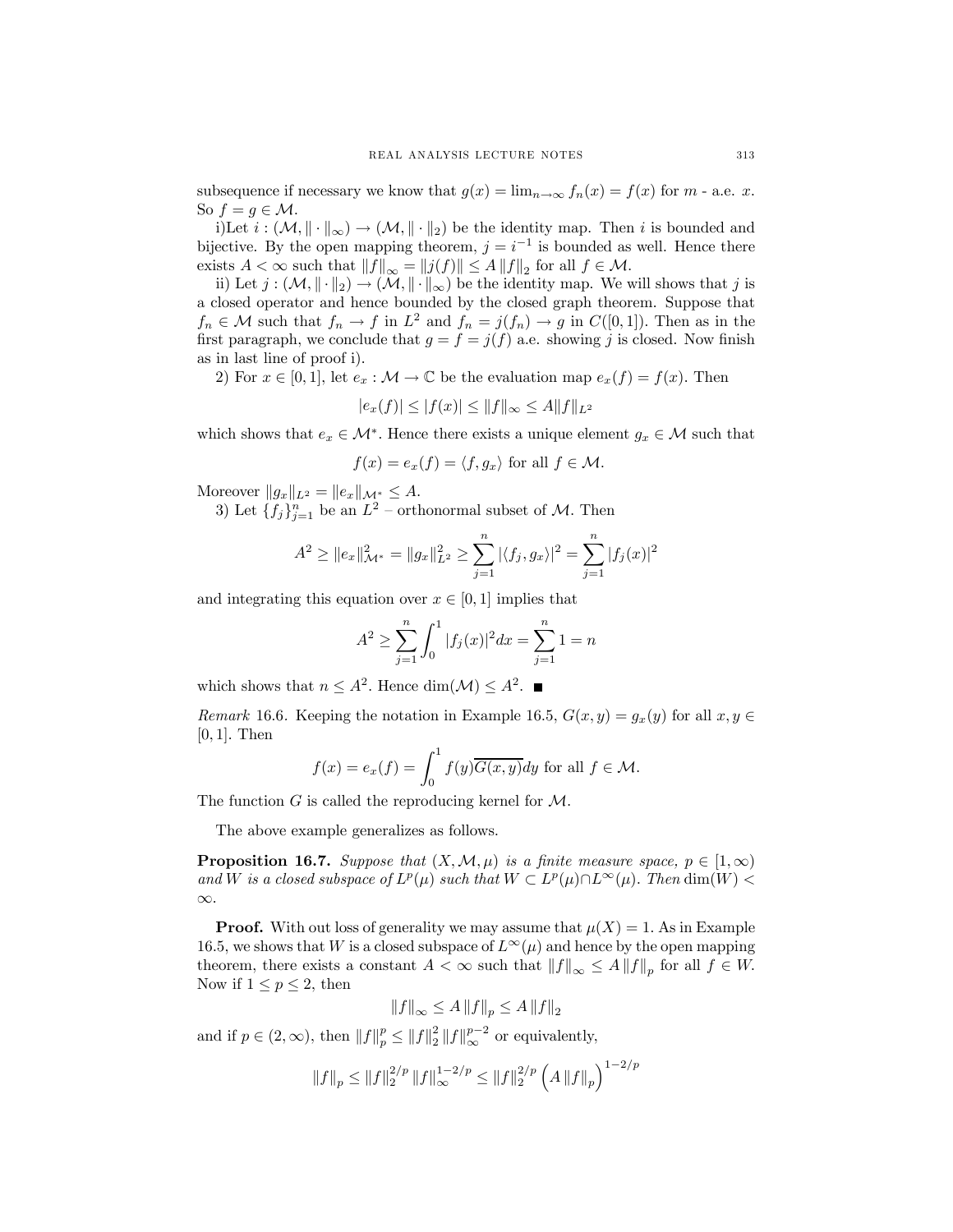from which we learn that  $||f||_p \leq A^{1-2/p} ||f||_2$  and therefore that  $||f||_{\infty} \leq$  $AA^{1-2/p}||f||_2$  so that in any case there exists a constant  $B < \infty$  such that  $\left\|f\right\|_{\infty} \leq B \left\|f\right\|_{2}.$ 

Let  ${f_n}_{n=1}^N$  be an orthonormal subset of W and  $f = \sum_{n=1}^N c_n f_n$  with  $c_n \in \mathbb{C}$ , then

$$
\left\| \sum_{n=1}^{N} c_n f_n \right\|_{\infty}^2 \le B^2 \sum_{n=1}^{N} |c_n|^2 \le B^2 |c|^2
$$

where  $|c|^2 := \sum_{n=1}^N |c_n|^2$ . For each  $c \in \mathbb{C}^N$ , there is an exception set  $E_c$  such that for  $x \notin E_c$ ,

$$
\left| \sum_{n=1}^{N} c_n f_n(x) \right|^2 \leq B^2 |c|^2.
$$

Let  $\mathbb{D} := (\mathbb{Q} + i\mathbb{Q})^N$  and  $E = \bigcap_{c \in \mathbb{D}} E_c$ . Then  $\mu(E) = 0$  and for  $x \notin E$ ,  $\left| \sum_{n=1}^N c_n f_n(x) \right| \leq B^2 |c|^2$  for all  $c \in \mathbb{D}$ . By continuity it then follows for  $x \notin E$ that

$$
\left|\sum_{n=1}^{N} c_n f_n(x)\right|^2 \le B^2 |c|^2 \text{ for all } c \in \mathbb{C}^N.
$$

Taking  $c_n = f_n(x)$  in this inequality implies that

$$
\left| \sum_{n=1}^{N} |f_n(x)|^2 \right|^2 \le B^2 \sum_{n=1}^{N} |f_n(x)|^2 \text{ for all } x \notin E
$$

and therefore that

$$
\sum_{n=1}^{N} |f_n(x)|^2 \le B^2 \text{ for all } x \notin E.
$$

Integrating this equation over x then implies that  $N \leq B^2$ , i.e. dim(W)  $\leq B^2$ .

**Theorem 16.8** (Uniform Boundedness Principle). Let X and Y be a normed vector spaces,  $A \subset L(X, Y)$  be a collection of bounded linear operators from X to Y,

(16.2) 
$$
F = F_{\mathcal{A}} = \{x \in X : \sup_{A \in \mathcal{A}} ||Ax|| < \infty\} \text{ and}
$$

$$
R = R_{\mathcal{A}} = F^{c} = \{x \in X : \sup_{A \in \mathcal{A}} ||Ax|| = \infty\}.
$$

- $(1)$  If sup  $\sup_{A \in \mathcal{A}} \|A\| < \infty$  then  $F = X$ .
- (2) If  $F$  is not meager, then sup  $\sup_{A \in \mathcal{A}} \|A\| < \infty.$
- (3) If X is a Banach space, F is not meager iff sup  $\sup_{A \in \mathcal{A}} \|A\| < \infty$ . In particular if sup  $\sup_{A \in \mathcal{A}} \|Ax\| < \infty$  for all  $x \in X$  then  $\sup_{A \in \mathcal{A}} \|A\| < \infty$ .
- (4) If  $X$  is a Banach space, then sup  $\sup_{A \in \mathcal{A}} \|A\| = \infty$  iff R is residual. In particular if sup  $\sup_{A \in \mathcal{A}} \|A\| = \infty$  then  $\sup_{A \in \mathcal{A}} \|Ax\| = \infty$  for x in a dense subset of X.

**Proof.** 1. If  $M := \text{sup}$  $\sup_{A \in \mathcal{A}} \|A\| < \infty$ , then  $\sup_{A \in \mathcal{A}} \|Ax\| \le M \|x\| < \infty$  for all  $x \in X$ showing  $F = X$ .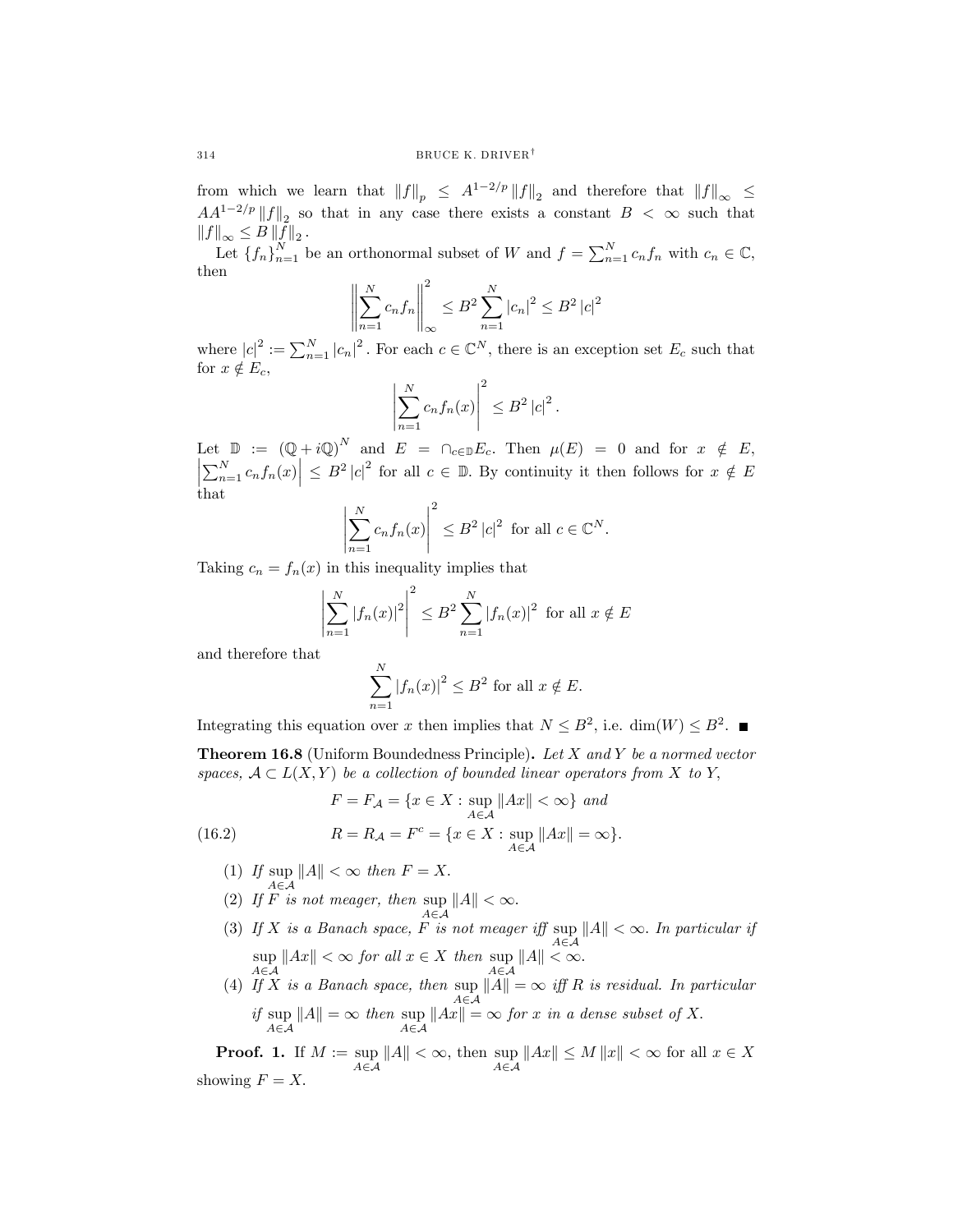2. For each  $n \in \mathbb{N}$ , let  $E_n \subset X$  be the closed sets given by

$$
E_n = \{x : \sup_{A \in \mathcal{A}} \|Ax\| \le n\} = \bigcap_{A \in \mathcal{A}} \{x : \|Ax\| \le n\}.
$$

Then  $F = \bigcup_{n=1}^{\infty} E_n$  which is assumed to be non-meager and hence there exists an  $n \in \mathbb{N}$  such that  $E_n$  has non-empty interior. Let  $B_x(\delta)$  be a ball such that  $\overline{B_x(\delta)} \subset E_n$ . Then for  $y \in X$  with  $||y|| = \delta$  we know  $x - y \in \overline{B_x(\delta)} \subset E_n$ , so that  $Ay = Ax - A(x - y)$  and hence for any  $A \in \mathcal{A}$ ,

$$
||Ay|| \le ||Ax|| + ||A(x - y)|| \le n + n = 2n.
$$

Hence it follows that  $||A|| \le 2n/\delta$  for all  $A \in \mathcal{A}$ , i.e.  $\sup_{A \in \mathcal{A}} ||A|| \le 2n/\delta < \infty$ .

3. If X is a Banach space,  $F = X$  is not meager by the Baire Category Theorem 15.16. So item 3. follows from items 1. and 2 and the fact that  $F = X$  iff  $\sup_{A \subseteq A} ||Ax|| < \infty$  for all  $x \in X$ . A∈A

**4.** Item 3. is equivalent to  $F$  is meager iff sup  $\sup_{A \in \mathcal{A}} \|A\| = \infty$ . Since  $R = F^c$ , R is residual iff  $F$  is meager, so  $R$  is residual iff sup  $\sup_{A \in \mathcal{A}} ||A|| = \infty.$ 

**Example 16.9.** Suppose that  ${c_n}_{n=1}^{\infty} \subset \mathbb{C}$  is a sequence of numbers such that

$$
\lim_{N \to \infty} \sum_{n=1}^{N} a_n c_n
$$
 exists in  $\mathbb{C}$  for all  $a \in \ell^1$ .

Then  $c \in \ell^{\infty}$ .

**Proof.** Let  $f_N \in (\ell^1)^*$  be given by  $f_N(a) = \sum_{n=1}^N a_n c_n$  and set  $M_N :=$  $\max\{|c_n| : n = 1, ..., N\}$ . Then

$$
|f_N(a)| \le M_N \, \|a\|_{\ell^1}
$$

and by taking  $a = e_k$  with k such  $M_N = |c_k|$ , we learn that  $||f_N|| = M_N$ . Now by assumption,  $\lim_{N\to\infty} f_N(a)$  exists for all  $a \in \ell^1$  and in particular,

$$
\sup_N |f_N(a)| < \infty \text{ for all } a \in \ell^1.
$$

So by the Theorem 16.8,

$$
\infty > \sup_N ||f_N|| = \sup_N M_N = \sup \{|c_n| : n = 1, 2, 3, \dots\}.
$$

Г

16.1. Applications to Fourier Series. Let  $T = S^1$  be the unit circle in  $S^1$  and m denote the normalized arc length measure on T. So if  $f : T \to [0, \infty)$  is measurable, then

$$
\int_T f(w)dw := \int_T f dm := \frac{1}{2\pi} \int_{-\pi}^{\pi} f(e^{i\theta})d\theta.
$$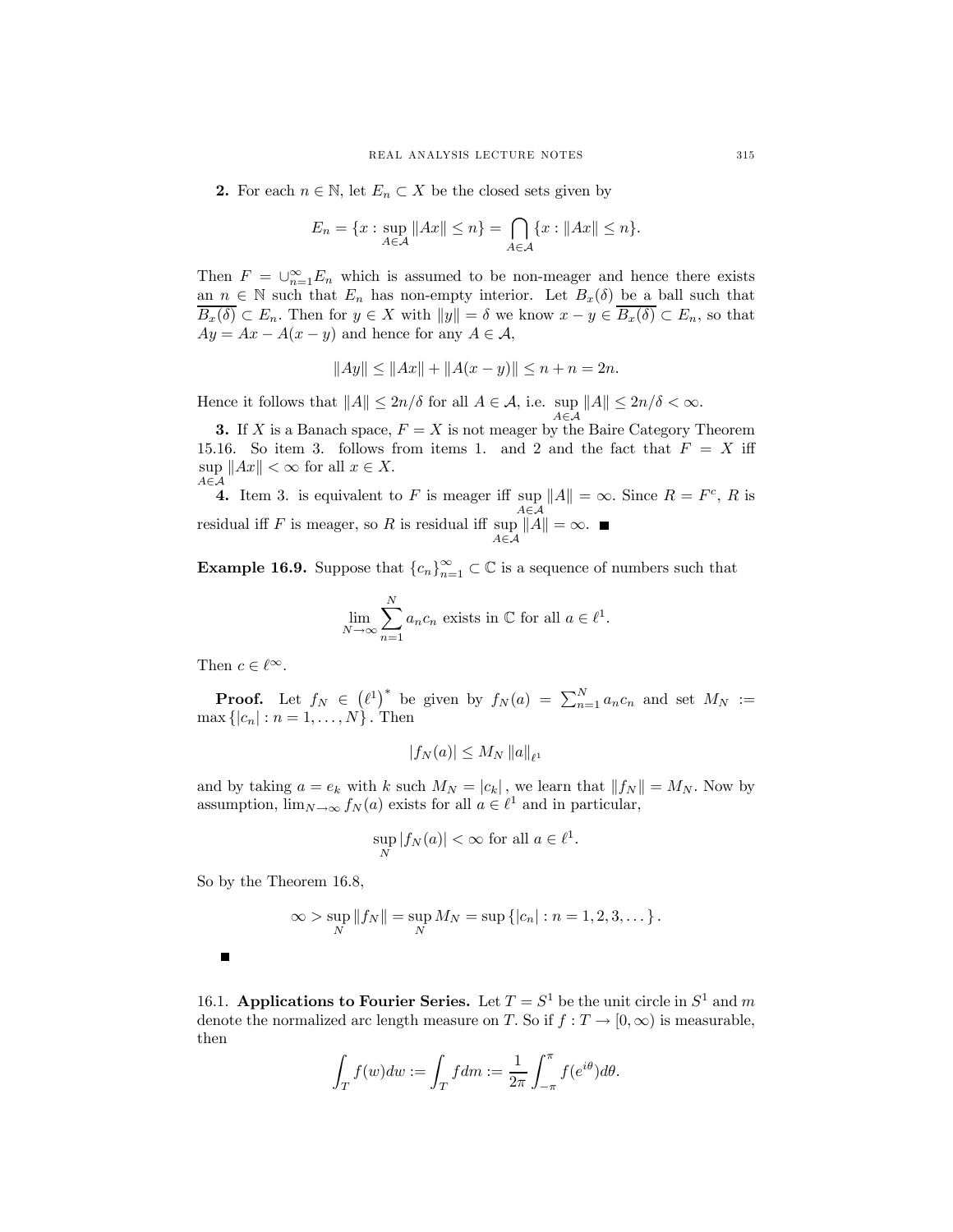Also let  $\phi_n(z) = z^n$  for all  $n \in \mathbb{Z}$ . Recall that  $\{\phi_n\}_{n \in \mathbb{Z}}$  is an orthonormal basis for  $L^2(T)$ . For  $n \in \mathbb{N}$  let

$$
s_n(f, z) := \sum_{k=-n}^n \langle f, \phi_n \rangle \phi_k(z) = \sum_{k=-n}^n \langle f, \phi_n \rangle z^k = \sum_{k=-n}^n \left( \int_T f(w) \overline{w}^k dw \right) z^k
$$

$$
= \int_T f(w) \left( \sum_{k=-n}^n \overline{w}^k z^k \right) dw = \int_T f(w) d_n(z \overline{w}) dw
$$

where  $d_n(\alpha) := \sum_{k=-n}^n \alpha^k$ . Now  $\alpha d_n(\alpha) - d_n(\alpha) = \alpha^{n+1} - \alpha^{-n}$ , so that

$$
d_n(\alpha) := \sum_{k=-n}^n \alpha^k = \frac{\alpha^{n+1} - \alpha^{-n}}{\alpha - 1}
$$

with the convention that

$$
\frac{\alpha^{n+1} - \alpha^{-n}}{\alpha - 1}|_{\alpha = 1} = \lim_{\alpha \to 1} \frac{\alpha^{n+1} - \alpha^{-n}}{\alpha - 1} = 2n + 1 = \sum_{k=-n}^{n} 1^k.
$$

Writing  $\alpha = e^{i\theta}$ , we find

$$
D_n(\theta) := d_n(e^{i\theta}) = \frac{e^{i\theta(n+1)} - e^{-i\theta n}}{e^{i\theta} - 1} = \frac{e^{i\theta(n+1/2)} - e^{-i\theta(n+1/2)}}{e^{i\theta/2} - e^{-i\theta/2}}
$$

$$
= \frac{\sin((n+\frac{1}{2})\theta)}{\sin(\frac{1}{2}\theta)}.
$$

Recall by Hilbert space theory,  $L^2(T) - \lim_{n \to \infty} s_n(f, \cdot) = f$  for all  $f \in L^2(T)$ . We will now show that the convergence is not pointwise for all  $f \in C(T) \subset L^2(T)$ .

**Proposition 16.10.** For each  $z \in T$ , there exists a residual set  $R_z \subset C(T)$  such that  $\sup_n |s_n(f, z)| = \infty$  for all  $f \in R_z$ . Recall that  $C(T)$  is a complete metric space, hence  $R_z$  is a dense subset of  $C(T)$ .

**Proof.** By symmetry considerations, it suffices to take  $z = 1 \in T$ . Let  $\Lambda_n f :=$  $s_n(f, 1)$ . Then

$$
|\Lambda_n f| = \left| \int_T f(w) d_n(\bar{w}) dw \right| \leq \int_T |f(w) d_n(\bar{w})| dw \leq ||f||_{\infty} \int_T |d_n(\bar{w})| dw
$$

showing

$$
\|\Lambda_n\|\leq \int_T |d_n(\bar{w})|\,dw.
$$

Since  $C(T)$  is dense in  $L^1(T)$ , there exists  $f_k \in C(T, \mathbb{R})$  such that  $f_k(w) \to \text{sgn}d_k(\bar{w})$ in  $L^1$ . By replacing  $f_k$  by  $(f_k \wedge 1) \vee (-1)$  we may assume that  $||f_k||_{\infty} \leq 1$ . It now follows that

$$
\|\Lambda_n\| \ge \frac{|\Lambda_n f_k|}{\|f_k\|_{\infty}} \ge \left| \int_T f_k(w) d_n(\bar{w}) dw \right|
$$

and passing to the limit as  $k \to \infty$  implies that  $\|\Lambda_n\| \geq \int_T |d_n(\bar{w})| \, dw$ . Hence we have shown that

(16.3) 
$$
\|\Lambda_n\| = \int_T |d_n(\bar{w})| \, dw = \frac{1}{2\pi} \int_{-\pi}^{\pi} |d_n(e^{-i\theta})| \, d\theta = \frac{1}{2\pi} \int_{-\pi}^{\pi} \left| \frac{\sin((n+\frac{1}{2})\theta)}{\sin(\frac{1}{2})}\right| \, d\theta.
$$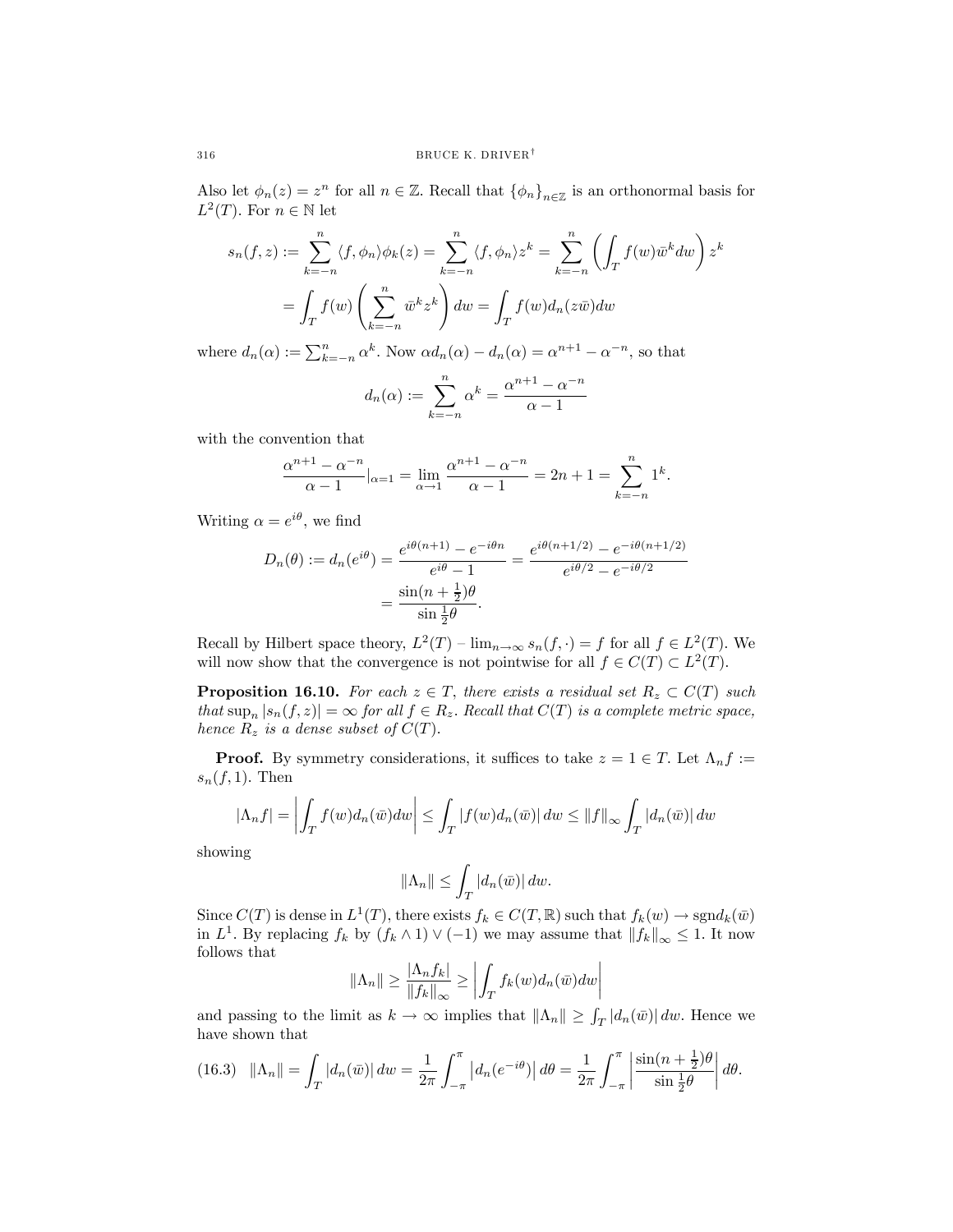Since

$$
\sin x = \int_0^x \cos y dy \le \int_0^x |\cos y| dy \le x
$$

for all  $x \geq 0$ . Since  $\sin x$  is odd,  $|\sin x| \leq |x|$  for all  $x \in \mathbb{R}$ . Using this in Eq. (16.3) implies that

$$
\|\Lambda_n\| \ge \frac{1}{2\pi} \int_{-\pi}^{\pi} \left| \frac{\sin((n+\frac{1}{2})\theta)}{\frac{1}{2}\theta} \right| d\theta = \frac{2}{\pi} \int_{0}^{\pi} \left| \sin((n+\frac{1}{2})\theta) \right| \frac{d\theta}{\theta}.
$$

$$
= \frac{2}{\pi} \int_{0}^{\pi} \left| \sin((n+\frac{1}{2})\theta) \right| \frac{d\theta}{\theta}
$$

Since

$$
\int_0^\pi \left| \sin(n + \frac{1}{2})\theta \right| \frac{d\theta}{\theta} = \int_0^{(n + \frac{1}{2})\pi} \left| \sin y \right| \frac{dy}{y} \to \infty \text{ as } n \to \infty,
$$

we learn that  $\sup_n ||\Lambda_n|| = \infty$ . So by Theorem 16.8,

$$
R_1 = \{ f \in C(T) : \sup_n |\Lambda_n f| = \infty \}
$$

is a residual set.  $\quad \blacksquare$ 

See Rudin Chapter 5 for more details.

Lemma 16.11. For  $f \in L^1(T)$ , let

$$
\hat{f}(n) := \langle f, \phi_n \rangle = \int_T f(w) \bar{w}^n dw.
$$

Then  $\hat{f} \in c_0$  and the map  $f \in L^1(T) \to c_0$  is a one to one bounded linear transformation into but not onto  $c_0$ .

**Proof.** By Bessel's inequality,  $\sum_{n\in\mathbb{Z}}$  $\left| \hat{f}(n) \right|$ <sup>2</sup> <  $\in$  6 for all  $f \in L^2(T)$  and in particular  $\lim_{|n| \to \infty} |\hat{f}(n)| = 0$ . Given  $f \in L^1(T)$  and  $g \in L^2(T)$  we have

$$
\left|\hat{f}(n) - \hat{g}(n)\right| = \left|\int_{T} \left[f(w) - g(w)\right] \bar{w}^n dw\right| \leq \|f - g\|_1
$$

and hence

$$
\limsup_{n \to \infty} \left| \hat{f}(n) \right| = \limsup_{n \to \infty} \left| \hat{f}(n) - \hat{g}(n) \right| \leq \left\| f - g \right\|_1
$$

for all  $g \in L^2(T)$ . Since  $L^2(T)$  is dense in  $L^1(T)$ , it follows that  $\limsup_{n\to\infty} |\hat{f}(n)| =$ 0 for all  $f \in L^1$ , i.e.  $\hat{f} \in c_0$ .

Since  $\left|\widehat{f}(n)\right| \leq ||f||_1$ , we have  $\left\|\widehat{f}\right\|_{c_0} \leq ||f||_1$  showing that  $\Lambda f := \widehat{f}$  is a bounded linear transformation from  $L^1(T)$  to  $c_0$ .

To see that  $\Lambda$  is injective, suppose  $\hat{f} = \Lambda f \equiv 0$ , then  $\int_T f(w)p(w,\bar{w})dw = 0$ for all polynomials p in w and  $\bar{w}$ . By the Stone - Wierestrass and the dominated convergence theorem, this implies that

$$
\int_T f(w)g(w)dw = 0
$$

for all  $g \in C(T)$ . Lemma 9.7 now implies  $f = 0$  a.e.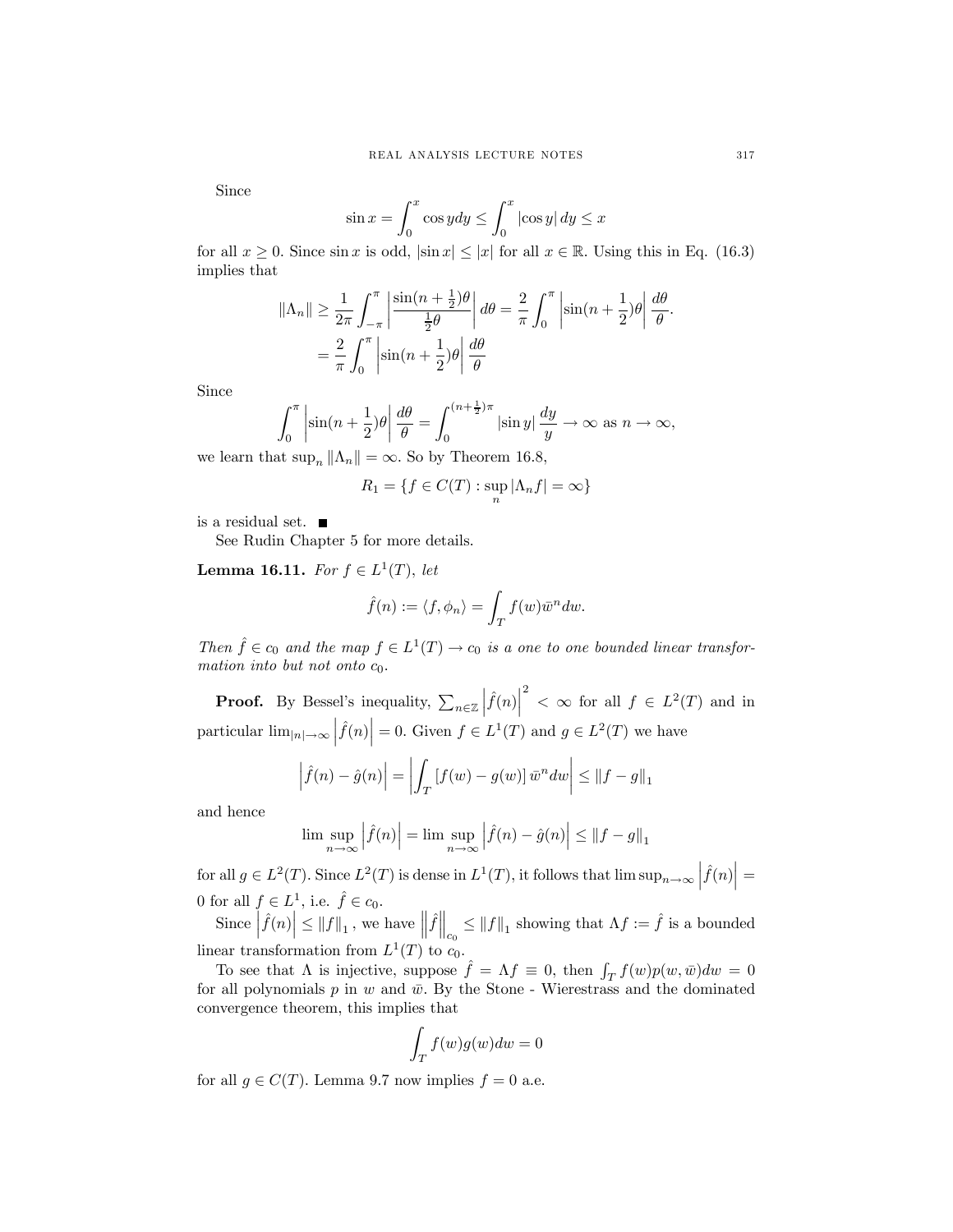If  $\Lambda$  were surjective, the open mapping theorem would imply that  $\Lambda^{-1}$  :  $c_0 \rightarrow$  $L^1(T)$  is bounded. In particular this implies there exists  $C < \infty$  such that

(16.4) 
$$
||f||_{L^1} \leq C ||\hat{f}||_{c_0} \text{ for all } f \in L^1(T).
$$

Taking  $f = d_n$ , we find  $\left\| \hat{d}_n \right\|_{c_0} = 1$  while  $\lim_{n \to \infty} \| d_n \|_{L^1} = \infty$  contradicting Eq. (16.4). Therefore ran( $\Lambda$ )  $\neq c_0$ .

16.2. Hahn Banach Theorem. Our next goal is to show that continuous dual  $X^*$  of a Banach space X is always large. This will be the content of the Hahn – Banach Theorem 16.15 below.

**Proposition 16.12.** Let X be a complex vector space over  $\mathbb{C}$ . If  $f \in X^*$  and  $u = \text{Re}f \in X^*_{\mathbb{R}}$  then

(16.5) 
$$
f(x) = u(x) - iu(ix).
$$

Conversely if  $u \in X^*_{\mathbb{R}}$  and f is defined by Eq. (16.5), then  $f \in X^*$  and  $||u||_{X^*_{\mathbb{R}}} =$  $||f||_{X^*}$ . More generally if p is a semi-norm on X, then

$$
|f| \le p \text{ iff } u \le p.
$$

**Proof.** Let  $v(x) = \text{Im } f(x)$ , then

$$
v(ix) = \text{Im } f(ix) = \text{Im}(if(x)) = \text{Re} f(x) = u(x).
$$

Therefore

$$
f(x) = u(x) + iv(x) = u(x) + iu(-ix) = u(x) - iu(ix).
$$

Conversely for  $u \in X^*_{\mathbb{R}}$  let  $f(x) = u(x) - iu(ix)$ . Then

 $f((a + ib)x) = u(ax + ibx) - iu(iax - bx) = au(x) + bu(ix) - i(au(ix) - bu(x))$ while

$$
(a + ib) f(x) = au(x) + bu(ix) + i(bu(x) - au(ix)).
$$

So  $f$  is complex linear.

Because  $|u(x)| = |\text{Re}f(x)| \leq |f(x)|$ , it follows that  $||u|| \leq ||f||$ . For  $x \in X$  choose  $\lambda \in S^1 \subset \mathbb{C}$  such that  $|f(x)| = \lambda f(x)$  so

$$
|f(x)| = f(\lambda x) = u(\lambda x) \le ||u|| \, ||\lambda x|| = ||u|| ||x||.
$$

Since  $x \in X$  is arbitrary, this shows that  $||f|| \le ||u||$  so  $||f|| = ||u||^{34}$ 

34

**Proof.** To understand better why  $||f|| = ||u||$ , notice that

$$
||f||^2 = \sup_{||x||=1} |f(x)|^2 = \sup_{||x||=1} (|u(x)|^2 + |u(ix)|^2).
$$

Supppose that  $M = \text{sup}$  $\sup_{\|x\|=1} |u(x)|$  and this supremum is attained at  $x_0 \in X$  with  $\|x_0\| = 1$ . Replacing  $x_0$  by  $-x_0$  if necessary, we may assume that  $u(x_0) = M$ . Since u has a maximum at x0,

$$
0 = \frac{d}{dt}\Big|_0 u\left(\frac{x_0 + itx_0}{\|x_0 + itx_0\|}\right)
$$
  
= 
$$
\frac{d}{dt}\Big|_0 \left\{\frac{1}{|1 + it|} (u(x_0) + tu(ix_0))\right\} = u(ix_0)
$$

since  $\frac{d}{dt}|0|1 + it| = \frac{d}{dt}|0\sqrt{1 + t^2} = 0$ . This explains why  $||f|| = ||u||$ .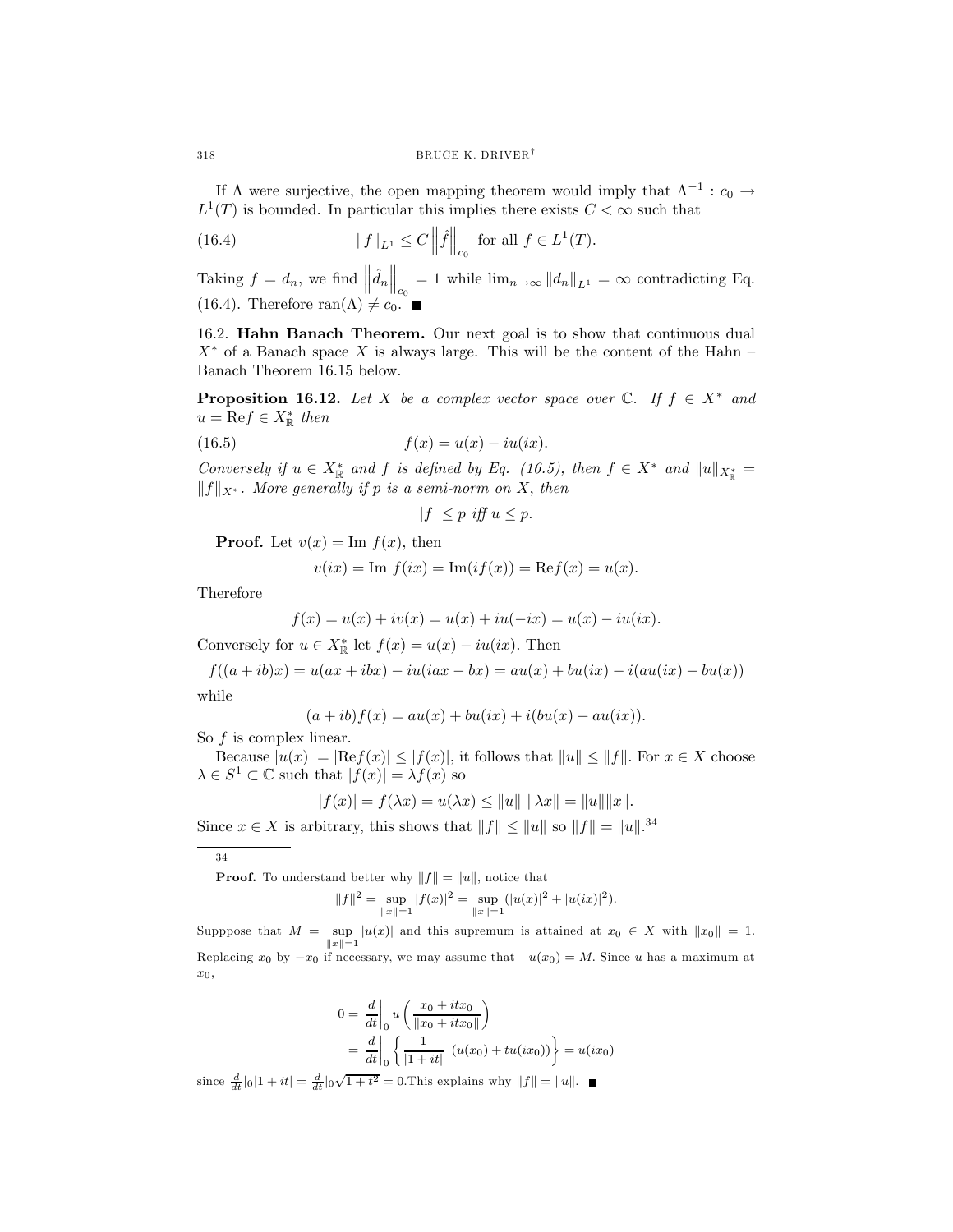For the last assertion, it is clear that  $|f| \leq p$  implies that  $u \leq |u| \leq |f| \leq p$ . Conversely if  $u \leq p$  and  $x \in X$ , choose  $\lambda \in S^1 \subset \mathbb{C}$  such that  $|f(x)| = \lambda f(x)$ . Then

$$
|f(x)| = \lambda f(x) = f(\lambda x) = u(\lambda x) \le p(\lambda x) = p(x)
$$

holds for all  $x \in X$ .

**Definition 16.13** (Minkowski functional).  $p: X \to \mathbb{R}$  is a Minkowski functional if

- (1)  $p(x + y) \leq p(x) + p(y)$  for all  $x, y \in X$  and
- (2)  $p(cx) = cp(x)$  for all  $c \ge 0$  and  $x \in X$ .

**Example 16.14.** Suppose that  $X = \mathbb{R}$  and

$$
p(x) = \inf \{ \lambda \ge 0 : x \in \lambda[-1, 2] = [-\lambda, 2\lambda] \}.
$$

Notice that if  $x \ge 0$ , then  $p(x) = x/2$  and if  $x \le 0$  then  $p(x) = -x$ , i.e.

$$
p(x) = \begin{cases} x/2 & \text{if } x \ge 0\\ |x| & \text{if } x \le 0. \end{cases}
$$

From this formula it is clear that  $p(cx) = cp(x)$  for all  $c \ge 0$  but not for  $c < 0$ . Moreover, p satisfies the triangle inequality, indeed if  $p(x) = \lambda$  and  $p(y) = \mu$ , then  $x \in \lambda[-1,2]$  and  $y \in \mu[-1,2]$  so that

$$
x + y \in \lambda[-1, 2] + \mu[-1, 2] \subset (\lambda + \mu) [-1, 2]
$$

which shows that  $p(x + y) \leq \lambda + \mu = p(x) + p(y)$ . To check the last set inclusion let  $a, b \in [-1, 2]$ , then

$$
\lambda a + \mu b = (\lambda + \mu) \left( \frac{\lambda}{\lambda + \mu} a + \frac{\mu}{\lambda + \mu} b \right) \in (\lambda + \mu) [-1, 2]
$$

since  $[-1, 2]$  is a convex set and  $\frac{\lambda}{\lambda + \mu} + \frac{\mu}{\lambda + \mu} = 1$ .

TODO: Add in the relationship to convex sets and separation theorems, see Reed and Simon Vol. 1. for example.

**Theorem 16.15** (Hahn-Banach). Let X be a real vector space,  $M \subset X$  be a subspace  $f : M \to \mathbb{R}$  be a linear functional such that  $f \leq p$  on M. Then there exists a linear functional  $F: X \to \mathbb{R}$  such that  $F|_M = f$  and  $F \leq p$ .

**Proof.** Step (1) We show for all  $x \in X \setminus M$  there exists and extension F to  $M \oplus \mathbb{R}x$  with the desired properties. If F exists and  $\alpha = F(x)$ , then for all  $y \in M$ and  $\lambda \in \mathbb{R}$  we must have  $f(y)+\lambda \alpha = F(y+\lambda x) \leq p(y+\lambda x)$  i.e.  $\lambda \alpha \leq p(y+\lambda x) - f(y)$ . Equivalently put we must find  $\alpha \in \mathbb{R}$  such that

$$
\alpha \le \frac{p(y + \lambda x) - f(y)}{\lambda} \text{ for all } y \in M \text{ and } \lambda > 0
$$
  

$$
\alpha \ge \frac{p(z - \mu x) - f(z)}{\mu} \text{ for all } z \in M \text{ and } \mu > 0.
$$

So if  $\alpha \in \mathbb{R}$  is going to exist, we have to prove, for all  $y, z \in M$  and  $\lambda, \mu > 0$  that

$$
\frac{f(z) - p(z - \mu x)}{\mu} \le \frac{p(y + \lambda x) - f(y)}{\lambda}
$$

or equivalently

(16.6) 
$$
f(\lambda z + \mu y) \le \mu p(y + \lambda x) + \lambda p(z - \mu x)
$$

$$
= p(\mu y + \mu \lambda x) + p(\lambda z - \lambda \mu x).
$$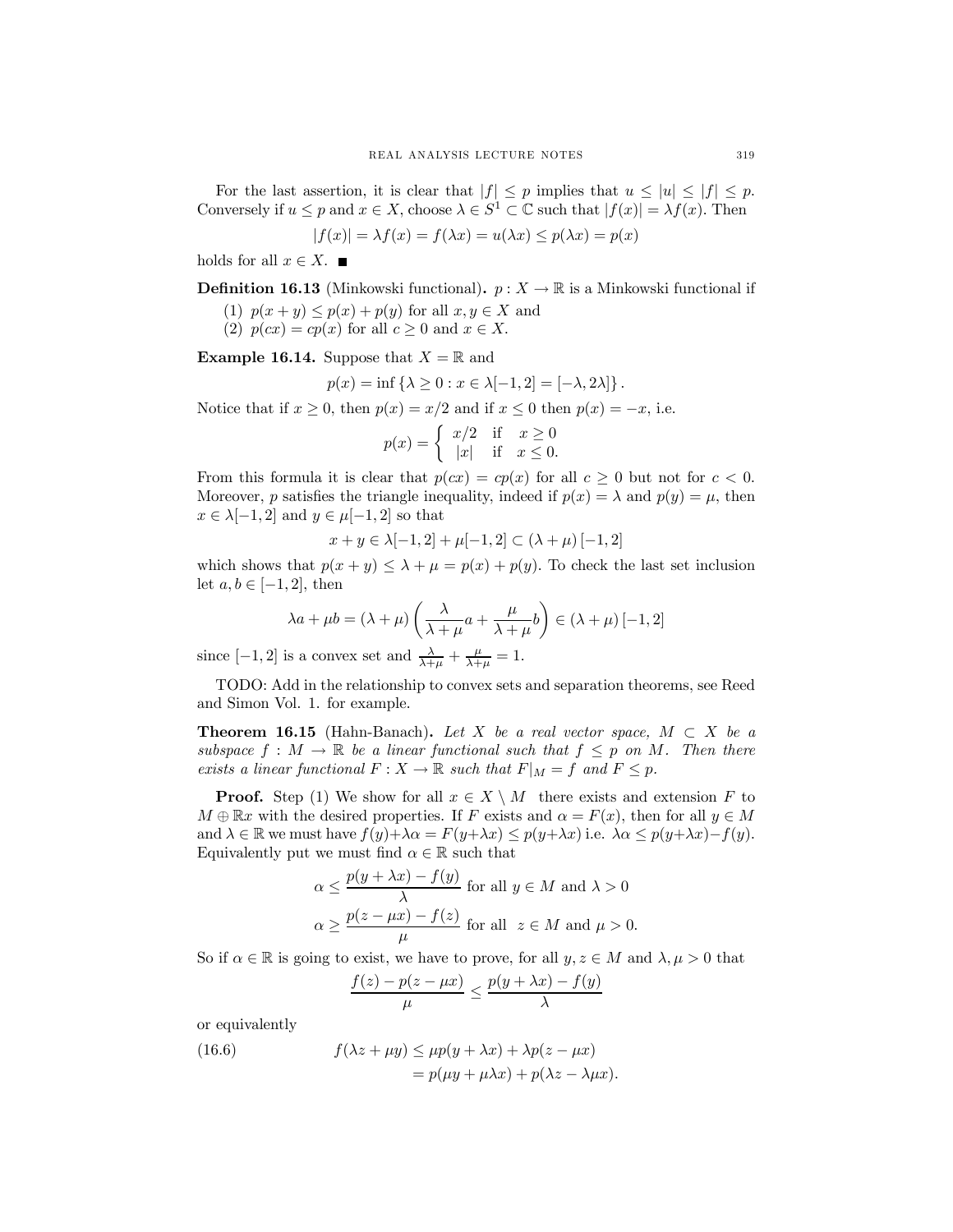But

$$
f(\lambda z + \mu y) = f(\lambda z + \mu \lambda x) + f(\lambda z - \lambda \mu x)
$$
  
\n
$$
\leq p(\lambda z + \mu \lambda x) + p(\lambda z - \lambda \mu x)
$$

which shows that Eq. (16.6) is true and by working backwards, there exist an  $\alpha \in \mathbb{R}$ such that  $f(y) + \lambda \alpha \leq p(y + \lambda x)$ . Therefore  $F(y + \lambda x) := f(y) + \lambda \alpha$  is the desired extension.

Step (2) Let us now write  $F: X \to \mathbb{R}$  to mean F is defined on a linear subspace  $D(F) \subset X$  and  $F: D(F) \to \mathbb{R}$  is linear. For  $F, G: X \to \mathbb{R}$  we will say  $F < G$  if  $D(F) \subset D(G)$  and  $F = G|_{D(F)}$ , that is G is an extension of F. Let

$$
\mathcal{F} = \{ F : X \to \mathbb{R} : M \subset D(F), \ F \le p \text{ on } D(F) \}.
$$

Then  $(\mathcal{F}, <)$  is a partially ordered set. If  $\Phi \subset \mathcal{F}$  is a chain (i.e. a linearly ordered subset of  $\mathcal{F}$ ) then  $\Phi$  has an upper bound  $G \in \mathcal{F}$  defined by  $D(G) = \bigcup_{D \subset \mathcal{F}} D(F)$ 

and  $G(x) = F(x)$  for  $x \in D(F)$ . Then it is easily checked that  $D(G)$  is a linear subspace,  $G \in \mathcal{F}$ , and  $F \subset G$  for all  $F \in \Phi$ . We may now apply Zorn's Lemma (see Theorem B.7) to conclude there exists a maximal element  $F \in \mathcal{F}$ . Necessarily,  $D(F) = X$  for otherwise we could extend F by step (1), violating the maximality of F. Thus F is the desired extension of  $f$ .

**Corollary 16.16.** Suppose that X is a complex vector space,  $p : X \to [0, \infty)$  is a semi-norm,  $M \subset X$  is a linear subspace, and  $f : M \to \mathbb{C}$  is linear functional such that  $|f(x)| \leq p(x)$  for all  $x \in M$ . Then there exists  $F \in X'$  (X' is the **algebraic** dual of X) such that  $F|_M = f$  and  $|F| \leq p$ .

**Proof.** Let  $u = \text{Re} f$  then  $u \leq p$  on M and hence by Theorem 16.15, there exists  $U \in X_{\mathbb{R}}'$  such that  $U|_M = u$  and  $U \leq p$  on M. Define  $F(x) = U(x) - iU(ix)$  then as in Proposition 16.12,  $F = f$  on M and  $|F| \leq p$ .

**Theorem 16.17.** Let X be a normed space  $M \subset X$  be a closed subspace and  $x \in X \setminus M$ . Then there exists  $f \in X^*$  such that  $||f|| = 1, f(x) = \delta = d(x, M)$  and  $f = 0$  on M.

**Proof.** Define  $f : M \oplus \mathbb{C}x \to \mathbb{C}$  by  $f(m + \lambda x) \equiv \lambda \delta$  for all  $m \in M$  and  $\lambda \in \mathbb{C}$ . Notice that

$$
||m + \lambda x|| = |\lambda| ||x + m/\lambda|| \ge |\lambda|\delta
$$

and hence

$$
|f(m + \lambda x)| = |\lambda|\delta \le ||m + \lambda x||
$$

which shows  $||f|| \le 1$ . In fact, since  $|f(m + x)| = \delta = \inf_{m \in M} ||x + m||$ ,  $||f|| = 1$ . By Hahn-Banach theorem there exists  $F \in X^*$  such that  $F|_{M \oplus \mathbb{C}x} = f$  and  $|F(x)| \leq ||x||$ for all  $x \in X$ , i.e.  $||F|| \le 1$ . Since  $1 = ||f|| \le ||F|| \le 1$  we see  $||F|| = ||f||$ . ■

Corollary 16.18. The linear map  $x \in X \to \hat{x} \in X^{**}$  where  $\hat{x}(f) = f(x)$  for all  $x \in X$  is an isometry. (This isometry need not be surjective.)

**Proof.** Since  $|\hat{x}(f)| = |f(x)| \leq ||f||_{X^*} ||x||_X$  for all  $f \in X^*$ , it follows that  $\|x\|_{X^{**}} \leq \|x\|_X$ . Now applying Theorem 16.17 with  $M = \{0\}$ , there exists  $f \in X^*$ such that  $||f|| = 1$  and  $|\hat{x}(f)| = f(x) = ||x||$ , which shows that  $||\hat{x}||_{X^{**}} \ge ||x||_X$ . This shows that  $x \in X \to \hat{x} \in X^{**}$  is an isometry. Since isometries are necessarily injective, we are done.  $\blacksquare$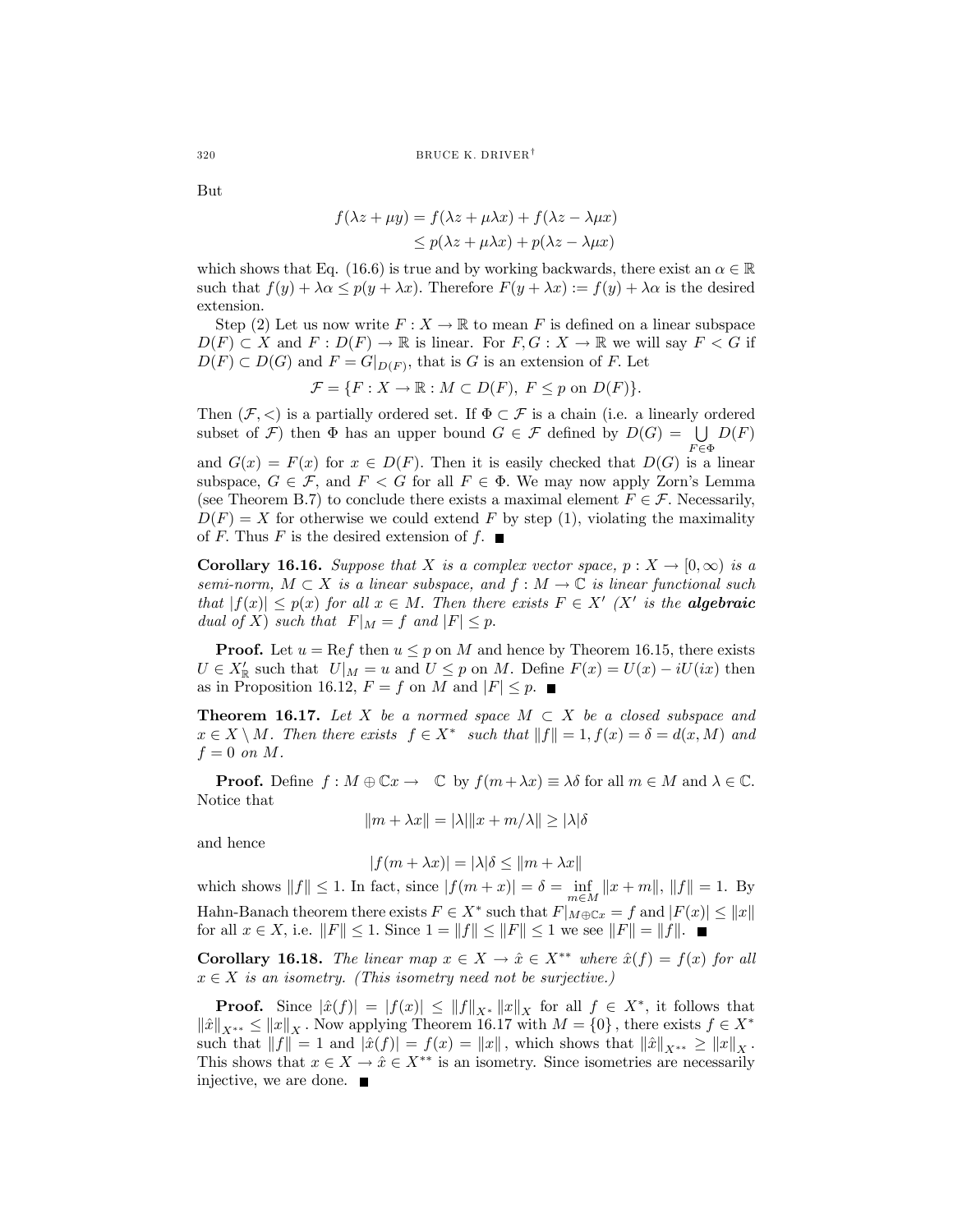**Definition 16.19.** A Banach space X is reflexive if the map  $x \in X \to \hat{x} \in X^{**}$  is surjective.

**Example 16.20.** Every Hilbert space  $H$  is reflexive. This is a consequence of the Riesz Theorem, Proposition 10.15.

**Example 16.21.** Suppose that  $\mu$  is a  $\sigma$  – finite measure on a measurable space  $(X, \mathcal{M})$ , then  $L^p(X, \mathcal{M}, \mu)$  is reflexive for all  $p \in (1, \infty)$ , see Theorem 13.14.

**Example 16.22** (Following Riesz and Nagy, p. 214). The Banach space  $X :=$  $C([0, 1])$  is not reflexive. To prove this recall that  $X^*$  may be identified with complex measures  $\mu$  on [0, 1] which may be identified with right continuous functions of bounded variation  $(F)$  on  $[0, 1]$ , namely

$$
F \to \mu_F \to (f \in X \to \int_{[0,1]} f d\mu_F = \int_0^1 f dF).
$$

Define  $\lambda \in X^{**}$  by

$$
\lambda(\mu) = \sum_{x \in [0,1]} \mu(\{x\}) = \sum_{x \in [0,1]} (F(x) - F(x-)),
$$

so  $\lambda(\mu)$  is the sum of the "atoms" of  $\mu$ . Suppose there existed an  $f \in X$  such that  $\lambda(\mu) = \int_{[0,1]} f d\mu$  for all  $\mu \in X^*$ . Choosing  $\mu = \delta_x$  for some  $x \in (0,1)$  would then imply that

$$
f(x) = \int_{[0,1]} f \delta_x = \lambda(\delta_x) = 1
$$

showing  $f$  would have to be the constant function, 1, which clearly can not work.

**Example 16.23.** The Banach space  $X := L^1(\mathbb{R}, m)$  is not reflexive. As we have seen in Theorem 13.14,  $X^* \cong L^{\infty}(\mathbb{R}, m)$ . The argument in Example 13.15 shows  $(L^{\infty}(\mathbb{R},m))^* \ncong L^1(\mathbb{R},m).$ 

## 16.3. Weak and Strong Topologies.

**Definition 16.24.** Let X and Y be be a normed vector spaces and  $L(X, Y)$  the normed space of bounded linear transformations from X to Y.

(1) The **weak topology** on X is the topology generated by  $X^*$ , i.e. sets of the form

$$
N = \bigcap_{i=1}^{n} \{ x \in X : |f_i(x) - f_i(x_0)| < \epsilon \}
$$

where  $f_i \in X^*$  and  $\epsilon > 0$  form a neighborhood base for the weak topology on X at  $x_0$ .

(2) The weak- $*$  topology on  $X^*$  is the topology generated by  $X$ , i.e.

$$
N \equiv \bigcap_{i=1}^n \{ g \in X^* : |f(x_i) - g(x_i)| < \epsilon \}
$$

where  $x_i \in X$  and  $\epsilon > 0$  forms a neighborhood base for the weak- $*$  topology on  $X^*$  at  $f \in X^*$ .

- (3) The strong operator topology on  $L(X, Y)$  is the smallest topology such that  $T \in L(X, Y) \longrightarrow Tx \in Y$  is continuous for all  $x \in X$ .
- (4) The weak operator topology on  $L(X, Y)$  is the smallest topology such that  $T \in L(X, Y) \longrightarrow f(Tx) \in \mathbb{C}$  is continuous for all  $x \in X$  and  $f \in Y^*$ .

**Theorem 16.25** (Alaoglu's Theorem). If X is a normed space the unit ball in  $X^*$ is weak - ∗ compact.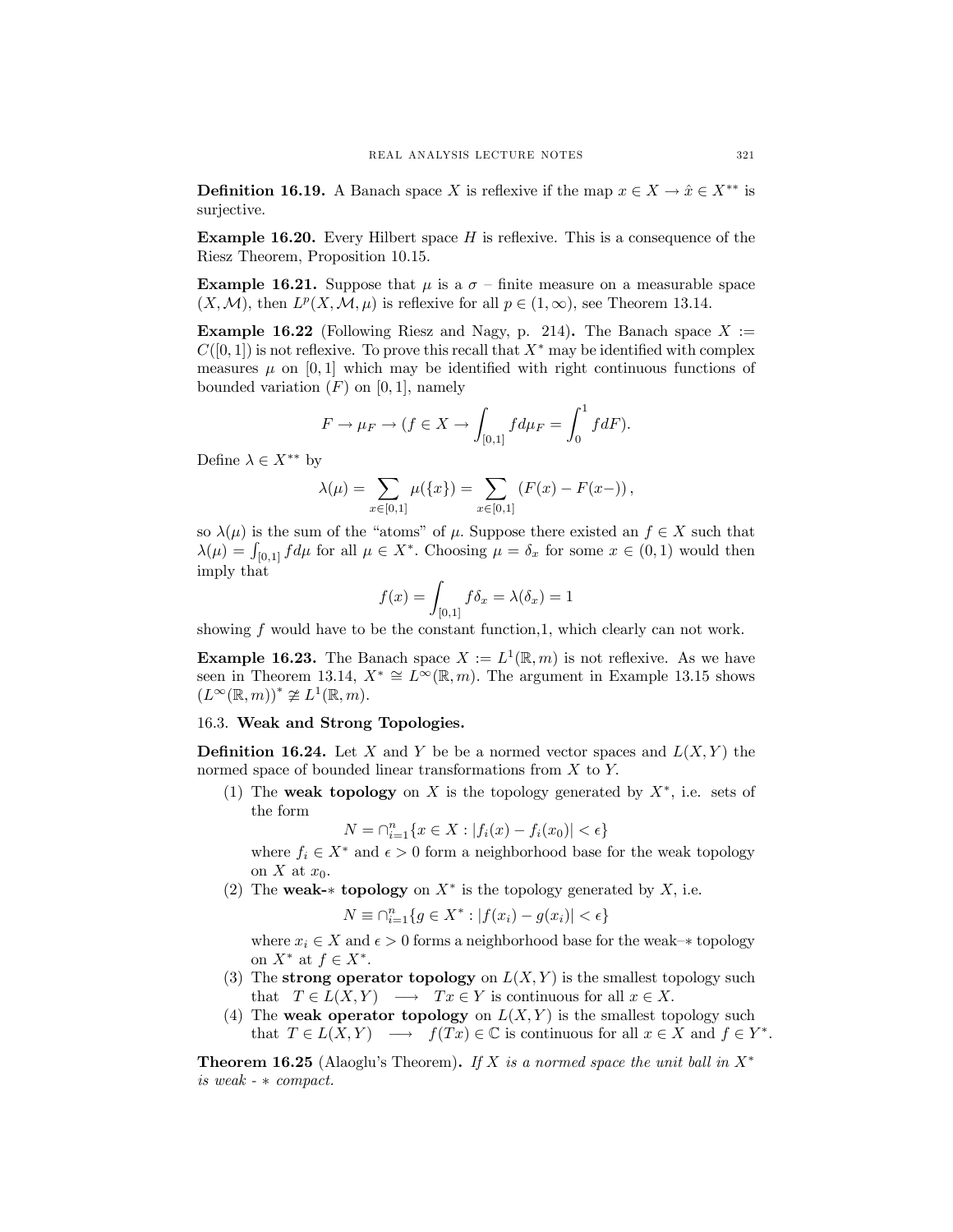**Proof.** For all  $x \in X$  let  $D_x = \{z \in \mathbb{C} : |z| \leq ||x||\}$ . Then  $D_x \subset \mathbb{C}$  is a compact set and so by Tychonoff's Theorem  $\Omega \equiv \prod_{x \in X}$  $D_x$  is compact in the product topology. If  $f \in \overline{B} := \{f \in X^* : ||f|| \leq 1\}$ ,  $|f(x)| \leq ||f|| ||x|| \leq ||x||$  which implies that  $f(x) \in D_x$  for all  $x \in X$ , i.e.  $\overline{B} \subset \Omega$ . The topology on  $\overline{B}$  inherited from the weak–∗ topology on  $X^*$  is the same as that relative topology coming from the product topology on  $\Omega$ . So to finish the proof it suffices to show  $\overline{B}$  is a closed subset of the compact space  $\Omega$ . To prove this let  $\pi_x(f) = f(x)$  be the projection maps. Then

$$
\overline{B} = \{f \in \Omega : f \text{ is linear}\}
$$
\n
$$
= \{f \in \Omega : f(x+cy) - f(x) - cf(y) = 0 \text{ for all } x, y \in X \text{ and } c \in \mathbb{C}\}
$$
\n
$$
= \bigcap_{x,y \in X} \bigcap_{c \in \mathbb{C}} \{f \in \Omega : f(x+cy) - f(x) - cf(y) = 0\}
$$
\n
$$
= \bigcap_{x,y \in X} \bigcap_{c \in \mathbb{C}} (\pi_{x+cy} - \pi_x - c\pi_y)^{-1} (\{0\})
$$

which is closed because  $(\pi_{x+cy} - \pi_x - c\pi_y) : \Omega \to \mathbb{C}$  is continuous.

**Theorem 16.26** (Alaoglu's Theorem for separable spaces). Suppose that  $X$  is a separable Banach space,  $C^* := \{f \in X^* : ||f|| \leq 1\}$  is the closed unit ball in  $X^*$  and  ${x_n}_{n=1}^{\infty}$  is an countable dense subset of  $C := {x \in X : ||x|| \le 1}.$  Then

(16.7) 
$$
\rho(f,g) := \sum_{n=1}^{\infty} \frac{1}{2^n} |f(x_n) - g(x_n)|
$$

defines a metric on  $C^*$  which is compatible with the weak topology on  $C^*$ ,  $\tau_{C^*} :=$  $(\tau_{w^*})_{C^*} = \{V \cap C : V \in \tau_{w^*}\}\.$  Moreover  $(C^*, \rho)$  is a compact metric space.

**Proof.** The routine check that  $\rho$  is a metric is left to the reader. Let  $\tau_{\rho}$  be the topology on  $C^*$  induced by  $\rho$ . For any  $g \in X$  and  $n \in \mathbb{N}$ , the map  $f \in X^* \to Y$  $(f(x_n) - g(x_n)) \in \mathbb{C}$  is  $\tau_{w^*}$  continuous and since the sum in Eq. (16.7) is uniformly convergent for  $f \in C^*$ , it follows that  $f \to \rho(f,g)$  is  $\tau_{C^*}$  – continuous. This implies the open balls relative to  $\rho$  are contained in  $\tau_{C^*}$  and therefore  $\tau_\rho \subset \tau_{C^*}$ .

We now wish to prove  $\tau_{C^*} \subset \tau_{\rho}$ . Since  $\tau_{C^*}$  is the topology generated by  $\{\hat{x}|_{C^*}: x \in C\}$ , it suffices to show  $\hat{x}$  is  $\tau_p$  – continuous for all  $x \in C$ . But given  $x \in C$ there exists a subsequence  $y_k := x_{n_k}$  of  $\{x_n\}_{n=1}^{\infty}$  such that such that  $x = \lim_{k \to \infty} y_k$ . Since

$$
\sup_{f \in C^*} |\hat{x}(f) - \hat{y}_k(f)| = \sup_{f \in C^*} |f(x - y_k)| \le ||x - y_k|| \to 0 \text{ as } k \to \infty,
$$

 $\hat{y}_k \to \hat{x}$  uniformly on  $C^*$  and using  $\hat{y}_k$  is  $\tau_\rho$  – continuous for all k (as is easily checked) we learn  $\hat{x}$  is also  $\tau_{\rho}$  continuous. Hence  $\tau_{C^*} = \tau(\hat{x}|_{C^*}: x \in X) \subset \tau_{\rho}$ .

The compactness assertion follows from Theorem 16.25. The compactness assertion may also be verified directly using: 1) sequential compactness is equivalent to compactness for metric spaces and 2) a Cantor's diagonalization argument as in the proof of Theorem 10.35.  $\blacksquare$ 

### 16.4. Supplement: Quotient spaces, adjoints, and more reflexivity.

**Definition 16.27.** Let X and Y be Banach spaces and  $A: X \to Y$  be a linear operator. The **transpose** of A is the linear operator  $A^{\dagger}$  :  $Y^* \rightarrow X^*$  defined by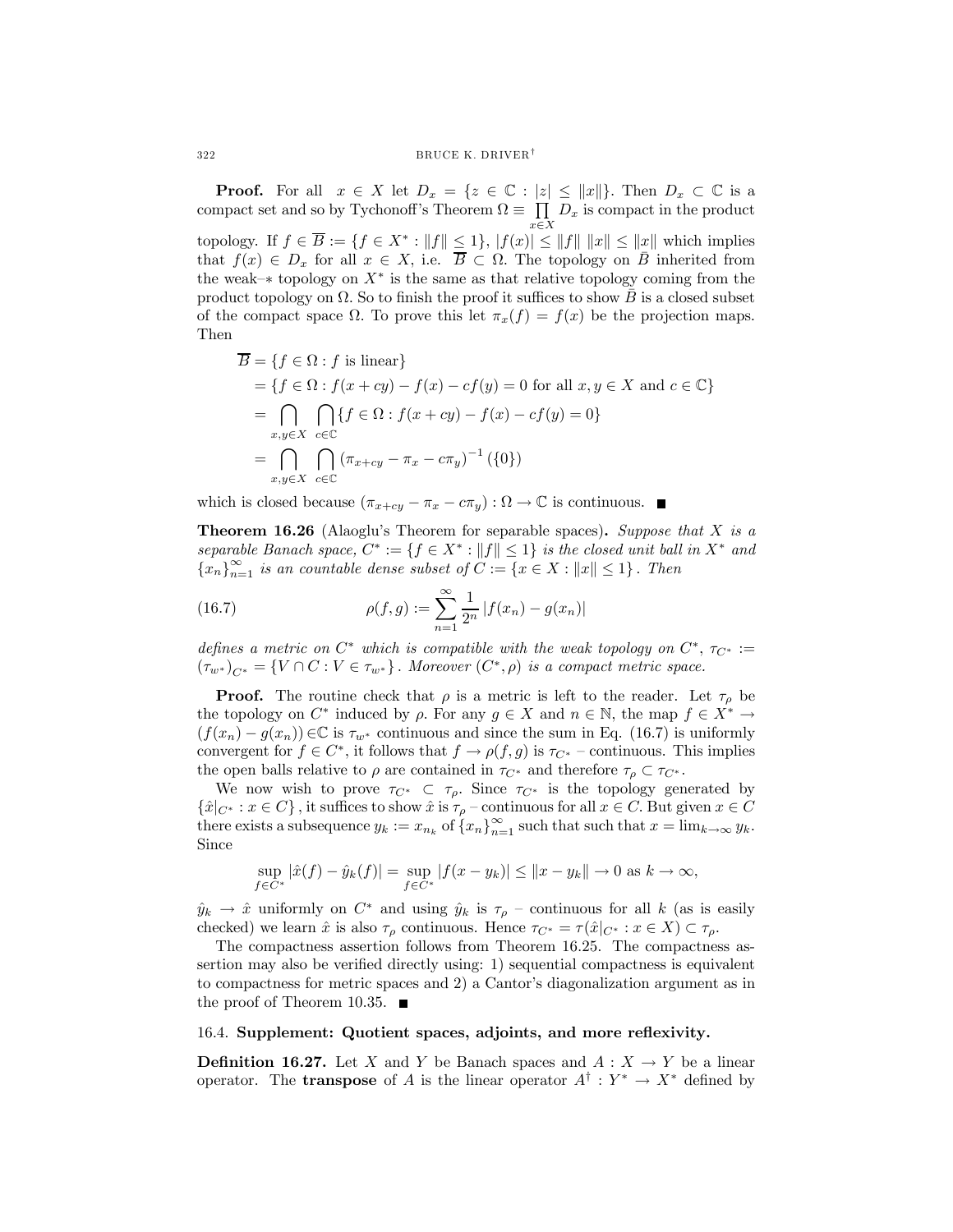$(A^{\dagger}f)(x) = f(Ax)$  for  $f \in Y^*$  and  $x \in X$ . The **null space** of A is the subspace  $\mathrm{null}(A) := \{x \in X : Ax = 0\} \subset X.$  For  $M \subset X$  and  $N \subset X^*$  let

$$
M^{0} := \{ f \in X^* : f|_{M} = 0 \} \text{ and}
$$
  

$$
N^{\perp} := \{ x \in X : f(x) = 0 \text{ for all } f \in N \}.
$$

**Proposition 16.28** (Basic Properties). (1)  $||A|| = ||A^{\dagger}||$  and  $A^{\dagger \dagger} \hat{x} = \widehat{A} \hat{x}$  for all  $x \in X$ .

- (2)  $M^0$  and  $N^{\perp}$  are always closed subspace of  $X^*$  and X respectively.
- (3)  $(M^0)^{\perp} = \bar{M}$ .
- (4)  $\overline{N} \subset (N^{\perp})^0$  with equality when X is reflexive.
- (5) nul(A) = ran(A<sup>†</sup>)<sup>⊥</sup> and nul(A<sup>†</sup>) = ran(A)<sup>0</sup>. Moreover,  $\overline{\text{ran}(A)}$  = nul(A<sup>†</sup>)<sup>⊥</sup> and if X is reflexive, then  $\overline{\text{ran}(A^{\dagger})} = \text{nul}(A)^0$ .
- (6) X is reflexive iff  $X^*$  is reflexive. More generally  $X^{***} = \widehat{X^*} \oplus \widehat{X}^0$ .

# Proof.

(1)

$$
||A|| = \sup_{||x||=1} ||Ax|| = \sup_{||x||=1} \sup_{||f||=1} |f(Ax)|
$$
  
= 
$$
\sup_{||f||=1} \sup_{||x||=1} |A^{\dagger}f(x)| = \sup_{||f||=1} ||A^{\dagger}f|| = ||A^{\dagger}||.
$$

- (2) This is an easy consequence of the assumed continuity off all linear functionals involved.
- (3) If  $x \in M$ , then  $f(x) = 0$  for all  $f \in M^0$  so that  $x \in (M^0)^{\perp}$ . Therefore  $\bar{M} \subset (M^0)^{\perp}$ . If  $x \notin \bar{M}$ , then there exists  $f \in X^*$  such that  $f|_M = 0$  while  $f(x) \neq 0$ , i.e.  $f \in M^0$  yet  $f(x) \neq 0$ . This shows  $x \notin (M^0)^{\perp}$  and we have shown  $(M^0)^{\perp} \subset \overline{M}$ .
- (4) It is again simple to show  $N \subset (N^{\perp})^0$  and therefore  $\bar{N} \subset (N^{\perp})^0$ . Moreover, as above if  $f \notin \overline{N}$  there exists  $\psi \in X^{**}$  such that  $\psi|_{\overline{N}} = 0$  while  $\psi(f) \neq 0$ . If X is reflexive,  $\psi = \hat{x}$  for some  $x \in X$  and since  $g(x) = \psi(g) = 0$  for all  $g \in \overline{N}$ , we have  $x \in N^{\perp}$ . On the other hand,  $f(x) = \psi(f) \neq 0$  so  $f \notin (N^{\perp})^0$ . Thus again  $(N^{\perp})^0 \subset \overline{N}$ .

$$
(5)
$$

$$
\text{null}(A) = \{x \in X : Ax = 0\} = \{x \in X : f(Ax) = 0 \,\forall \, f \in X^*\}
$$
\n
$$
= \{x \in X : A^\dagger f(x) = 0 \,\forall \, f \in X^*\}
$$
\n
$$
= \{x \in X : g(x) = 0 \,\forall \, g \in \text{ran}(A^\dagger)\} = \text{ran}(A^\dagger)^\perp.
$$

Similarly,

$$
\text{null}(A^{\dagger}) = \{ f \in Y^* : A^{\dagger} f = 0 \} = \{ f \in Y^* : (A^{\dagger} f)(x) = 0 \ \forall \ x \in X \}
$$
\n
$$
= \{ f \in Y^* : f(Ax) = 0 \ \forall \ x \in X \}
$$
\n
$$
= \{ f \in Y^* : f|_{\text{ran}(A)} = 0 \} = \text{ran}(A)^0.
$$

(6) Let  $\psi \in X^{***}$  and define  $f_{\psi} \in X^{*}$  by  $f_{\psi}(x) = \psi(\hat{x})$  for all  $x \in X$  and set  $\psi' := \psi - \hat{f}_{\psi}$ . For  $x \in X$  (so  $\hat{x} \in X^{**}$ ) we have

$$
\psi'(\hat{x}) = \psi(\hat{x}) - \hat{f}_{\psi}(\hat{x}) = f_{\psi}(x) - \hat{x}(f_{\psi}) = f_{\psi}(x) - f_{\psi}(x) = 0.
$$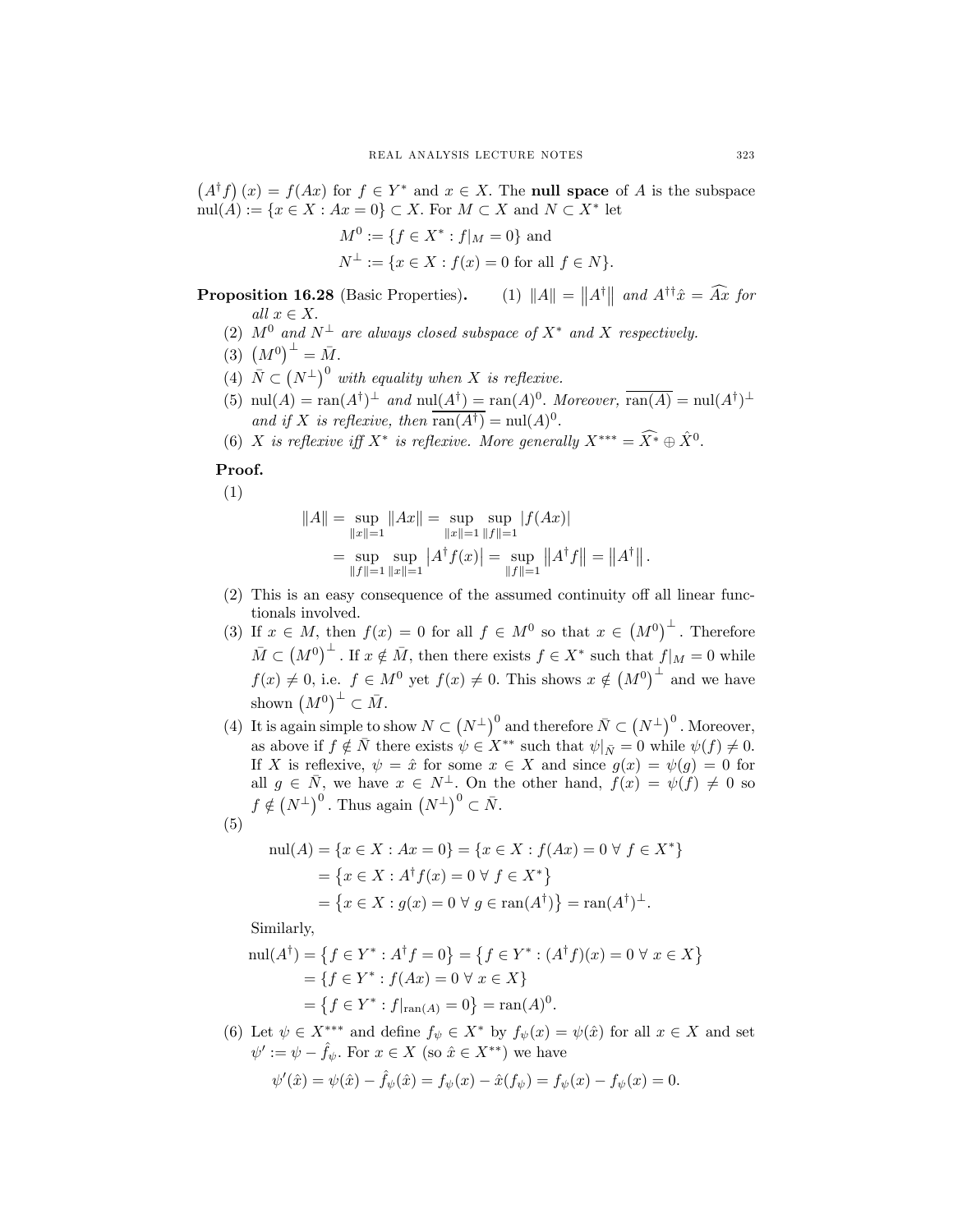This shows  $\psi' \in \hat{X}^0$  and we have shown  $X^{***} = \widehat{X^*} + \hat{X}^0$ . If  $\psi \in \widehat{X^*} \cap \hat{X}^0$ , then  $\psi = \hat{f}$  for some  $f \in X^*$  and  $0 = \hat{f}(\hat{x}) = \hat{x}(f) = f(x)$  for all  $x \in X$ , i.e.  $f = 0$  so  $\psi = 0$ . Therefore  $X^{***} = \widehat{X}^* \oplus \widehat{X}^0$  as claimed. If X is reflexive, then  $\hat{X} = X^{**}$  and so  $\hat{X}^0 = \{0\}$  showing  $X^{***} = \hat{X}^*$ , i.e.  $X^*$ is reflexive. Conversely if  $X^*$  is reflexive we conclude that  $\hat{X}^0 = \{0\}$  and therefore  $X^{**} = \{0\}^{\perp} = \left(\hat{X}^0\right)^{\perp} = \hat{X}$ , so that X is reflexive.

**Alternative proof.** Notice that  $f_{\psi} = J^{\dagger} \psi$ , where  $J : X \to X^{**}$  is given by  $Jx = \hat{x}$ , and the composition

$$
f \in X^* \xrightarrow{\hat{f}} \hat{f} \in X^{***} \xrightarrow{J^{\dagger}} J^{\dagger} \hat{f} \in X^*
$$

is the identity map since  $(J^{\dagger}\hat{f})(x) = \hat{f}(Jx) = \hat{f}(\hat{x}) = \hat{x}(f) = f(x)$  for all

 $x \in X$ . Thus it follows that  $X^* \nightharpoonup X^{***}$  is invertible iff  $J^{\dagger}$  is its inverse which can happen iff  $\text{null}(J^{\dagger}) = \{0\}$ . But as above  $\text{null}(J^{\dagger}) = \text{ran}(J)^0$  which will be zero iff  $\overline{\text{ran}(J)} = X^{**}$  and since J is an isometry this is equivalent to saying ran $(J) = X^{**}$ . So we have again shown  $X^*$  is reflexive iff X is reflexive.

**Theorem 16.29.** Let X be a Banach space,  $M \subset X$  be a proper closed subspace,  $X/M$  the quotient space,  $\pi : X \to X/M$  the projection map  $\pi(x) = x + M$  for  $x \in X$  and define the quotient norm on  $X/M$  by

$$
\|\pi(x)\|_{X/M} = \|x + M\|_{X/M} = \inf_{m \in M} \|x + m\|_X.
$$

Then

- (1)  $\left\| \cdot \right\|_{X/M}$  is a norm on  $X/M$ .
- (2) The projection map  $\pi: X \to X/M$  has norm 1,  $\|\pi\| = 1$ .
- (3)  $(X/M, \left\| \cdot \right\|_{X/M})$  is a Banach space.
- (4) If Y is another normed space and  $T : X \to Y$  is a bounded linear transformation such that  $M \subset \text{null}(T)$ , then there exists a unique linear transformation  $S: X/M \to Y$  such that  $T = S \circ \pi$  and moreover  $||T|| = ||S||$ .

**Proof.** 1) Clearly  $||x + M|| \ge 0$  and if  $||x + M|| = 0$ , then there exists  $m_n \in M$ such that  $||x + m_n|| \to 0$  as  $n \to \infty$ , i.e.  $x = \lim_{n \to \infty} m_n \in \overline{M} = M$ . Since  $x \in M$ ,  $x + M = 0 \in X/M$ . If  $c \in \mathbb{C} \backslash \{0\}$ ,  $x \in X$ , then

 $||cx + M|| = \inf_{m \in M} ||cx + m|| = |c| \inf_{m \in M} ||x + m/c|| = |c| ||x + M||$ 

because  $m/c$  runs through M as m runs through M. Let  $x_1, x_2 \in X$  and  $m_1, m_2 \in M$ then

 $||x_1 + x_2 + M|| \le ||x_1 + x_2 + m_1 + m_2|| \le ||x_1 + m_1|| + ||x_2 + m_2||.$ 

Taking infinums over  $m_1, m_2 \in M$  then implies

$$
||x_1 + x_2 + M|| \le ||x_1 + M|| + ||x_2 + M||.
$$

and we have completed the proof the  $(X/M, \|\cdot\|)$  is a normed space.

2) Since  $\|\pi(x)\| = \inf_{m \in M} \|x + m\| \leq \|x\|$  for all  $x \in X$ ,  $\|\pi\| \leq 1$ . To see  $\|\pi\| = 1$ , let  $x \in X \setminus M$  so that  $\pi(x) \neq 0$ . Given  $\alpha \in (0,1)$ , there exists  $m \in M$  such that

$$
||x + m|| \le \alpha^{-1} ||\pi(x)||
$$
.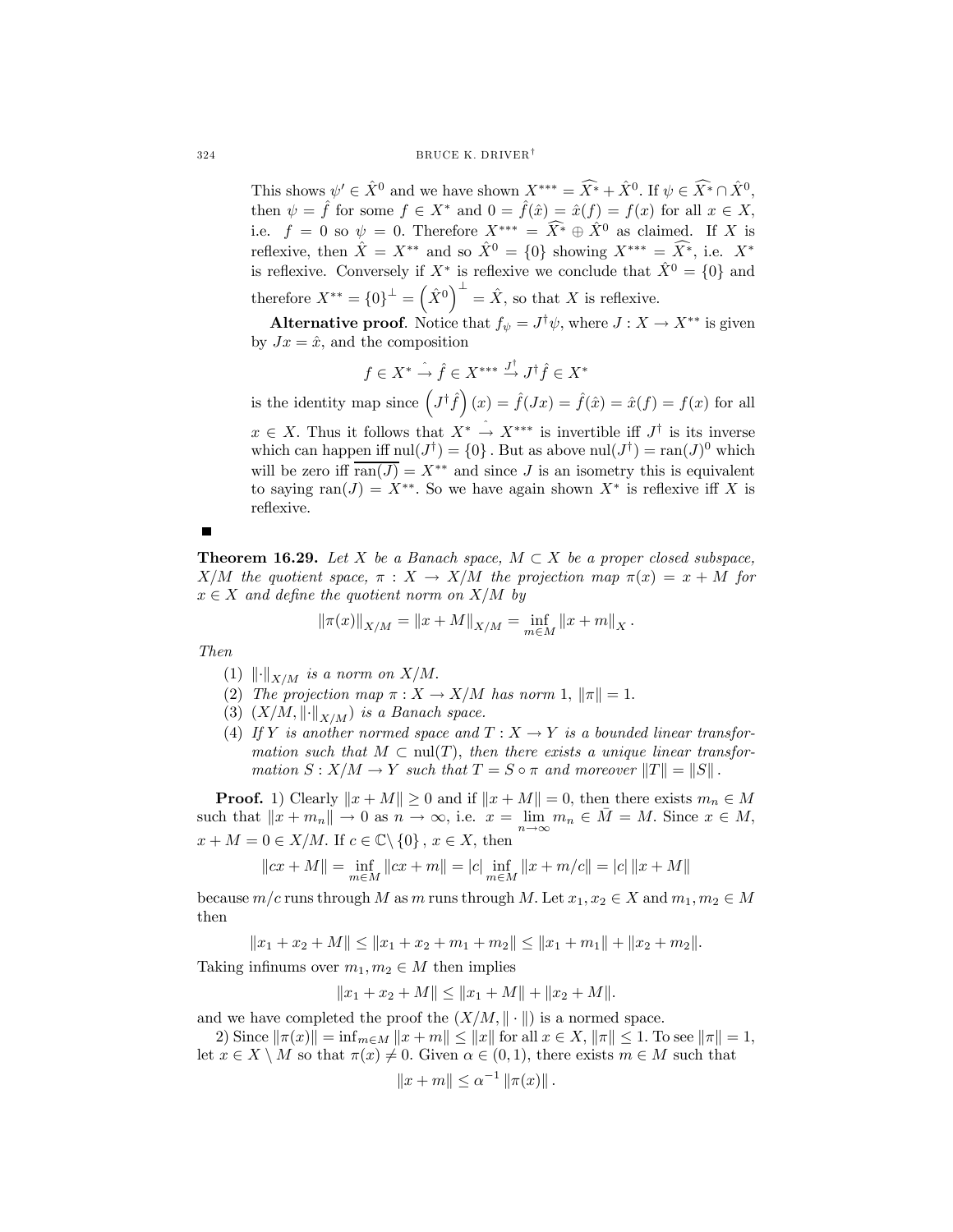Therefore,

$$
\frac{\|\pi(x+m)\|}{\|x+m\|} = \frac{\|\pi(x)\|}{\|x+m\|} \ge \frac{\alpha\|x+m\|}{\|x+m\|} = \alpha
$$

which shows  $\|\pi\| \ge \alpha$ . Since  $\alpha \in (0,1)$  is arbitrary we conclude that  $\|\pi(x)\| = 1$ .

3) Let  $\pi(x_n) \in X/M$  be a sequence such that  $\sum ||\pi(x_n)|| < \infty$ . As above there exists  $m_n \in M$  such that  $\|\pi(x_n)\| \geq \frac{1}{2} \|x_n + m_n\|$  and hence  $\sum \|x_n + m_n\| \leq$  $2 \sum ||\pi(x_n)|| < \infty$ . Since X is complete,  $x := \sum_{n=1}^{\infty}$  $\sum_{n=1}$   $(x_n+m_n)$  exists in X and therefore by the continuity of  $\pi$ ,

$$
\pi(x) = \sum_{n=1}^{\infty} \pi(x_n + m_n) = \sum_{n=1}^{\infty} \pi(x_n)
$$

showing  $X/M$  is complete.

4) The existence of S is guaranteed by the "factor theorem" from linear algebra. Moreover  $||S|| = ||T||$  because

$$
||T|| = ||S \circ \pi|| \le ||S|| \, ||\pi|| = ||S||
$$

and

$$
||S|| = \sup_{x \notin M} \frac{||S(\pi(x))||}{||\pi(x)||} = \sup_{x \notin M} \frac{||Tx||}{||\pi(x)||}
$$
  
\n
$$
\geq \sup_{x \notin M} \frac{||Tx||}{||x||} = \sup_{x \neq 0} \frac{||Tx||}{||x||} = ||T||.
$$

п

**Theorem 16.30.** Let  $X$  be a Banach space. Then

- (1) Identifying X with  $\hat{X} \subset X^{**}$ , the weak  $*$  topology on  $X^{**}$  induces the weak topology on X. More explicitly, the map  $x \in X \to \hat{x} \in \hat{X}$  is a homeomorphism when X is equipped with its weak topology and  $\hat{X}$  with the relative topology coming from the weak- $*$  topology on  $X^{**}$ .
- (2)  $\hat{X} \subset X^{**}$  is dense in the weak- $*$  topology on  $X^{**}$ .
- (3) Letting C and  $C^{**}$  be the closed unit balls in X and  $X^{**}$  respectively, then  $\hat{C} := \{\hat{x} \in C^{**} : x \in C\}$  is dense in  $C^{**}$  in the weak –  $*$  topology on  $X^{**}$ .
- (4)  $X$  is reflexive iff  $C$  is weakly compact.

## Proof.

(1) The weak –  $*$  topology on  $X^{**}$  is generated by

$$
\left\{\hat{f} : f \in X^*\right\} = \left\{\psi \in X^{**} \to \psi(f) : f \in X^*\right\}.
$$

So the induced topology on  $X$  is generated by

$$
\{x \in X \to \hat{x} \in X^{**} \to \hat{x}(f) = f(x) : f \in X^*\} = X^*
$$

and so the induced topology on  $X$  is precisely the weak topology.

(2) A basic weak - \* neighborhood of a point  $\lambda \in X^{**}$  is of the form

(16.8) 
$$
\mathcal{N} := \bigcap_{k=1}^n \left\{ \psi \in X^{**} : |\psi(f_k) - \lambda(f_k)| < \epsilon \right\}
$$

for some  $\{f_k\}_{k=1}^n \subset X^*$  and  $\epsilon > 0$ . be given. We must now find  $x \in X$  such that  $\hat{x} \in \mathcal{N}$ , or equivalently so that

(16.9) 
$$
|\hat{x}(f_k) - \lambda(f_k)| = |f_k(x) - \lambda(f_k)| < \epsilon \text{ for } k = 1, 2, ..., n.
$$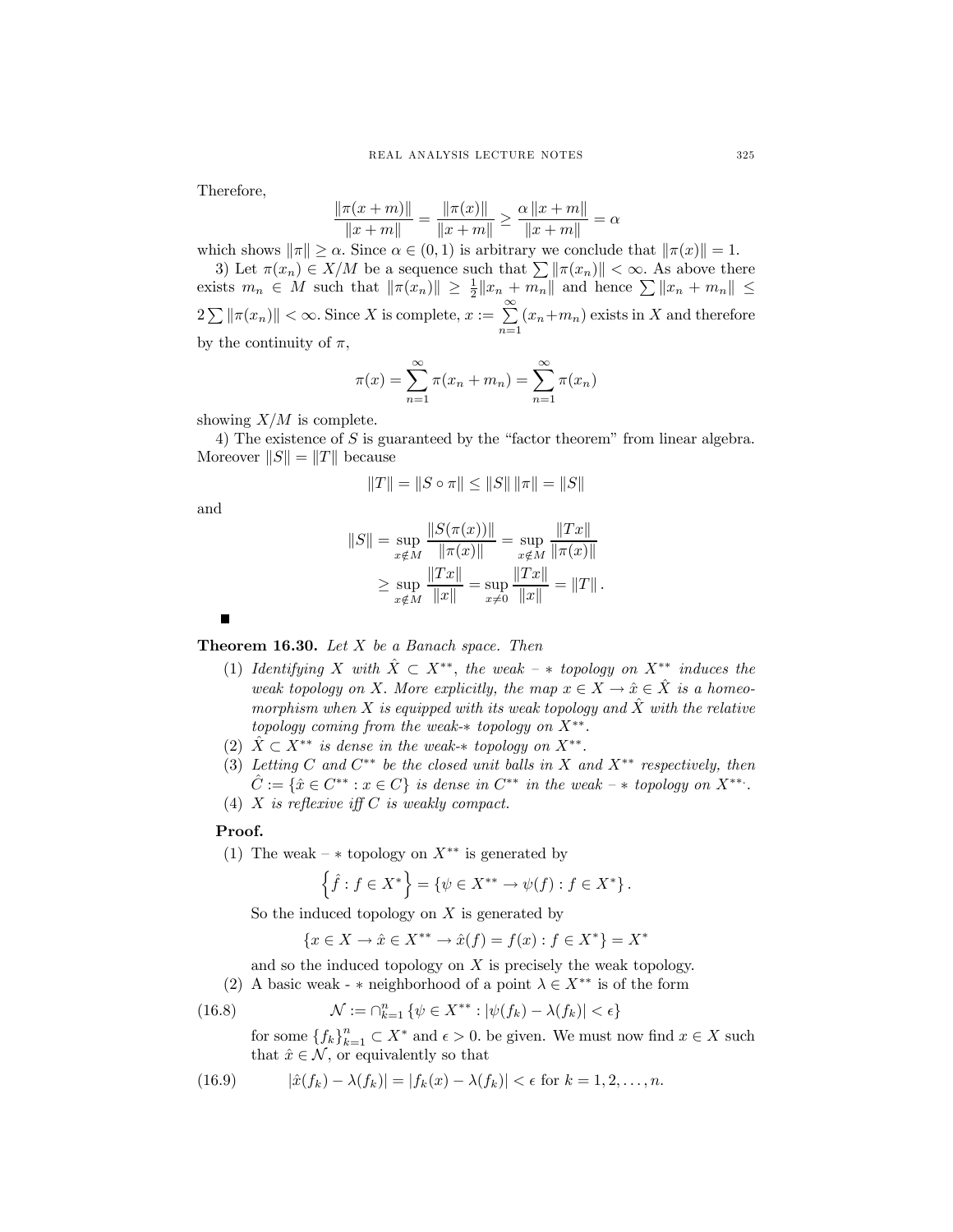In fact we will show there exists  $x \in X$  such that  $\lambda(f_k) = f_k(x)$  for  $k = 1, 2, \ldots, n$ . To prove this stronger assertion we may, by discarding some of the  $f_k$ 's if necessary, assume that  ${f_k}_{k=1}^n$  is a linearly independent set. Since the  ${f_k}_{k=1}^n$  are linearly independent, the map  $x \in X \to (f_1(x), \ldots, f_n(x)) \in \mathbb{C}^n$  is surjective (why) and hence there exists  $x \in X$  such that

(16.10) 
$$
(f_1(x),...,f_n(x)) = Tx = (\lambda (f_1),..., \lambda (f_n))
$$

as desired.

(3) Let  $\lambda \in C^{**} \subset X^{**}$  and  $\mathcal N$  be the weak - \* open neighborhood of  $\lambda$  as in Eq. (16.8). Working as before, given  $\epsilon > 0$ , we need to find  $x \in C$ such that Eq. (16.9). It will be left to the reader to verify that it suffices again to assume  $\{f_k\}_{k=1}^n$  is a linearly independent set. (Hint: Suppose that  ${f_1, \ldots, f_m}$  were a maximal linearly dependent subset of  ${f_k}_{k=1}^n$ , then each  $f_k$  with  $k>m$  may be written as a linear combination  $\{f_1,\ldots,f_m\}$ .) As in the proof of item 2., there exists  $x \in X$  such that Eq. (16.10) holds. The problem is that x may not be in C. To remedy this, let  $N :=$  $\bigcap_{k=1}^n \text{null}(f_k) = \text{null}(T), \pi : X \to X/N \cong \mathbb{C}^n$  be the projection map and  $\bar{f}_k$  $\in (X/N)^*$  be chosen so that  $f_k = \bar{f}_k \circ \pi$  for  $k = 1, 2, ..., n$ . Then we have produced  $x \in X$  such that

$$
(\lambda (f_1), \ldots, \lambda (f_n)) = (f_1(x), \ldots, f_n(x)) = (\bar{f}_1(\pi(x)), \ldots, \bar{f}_n(\pi(x))).
$$

Since  $\{\bar{f}_1,\ldots,\bar{f}_n\}$  is a basis for  $(X/N)^*$  we find

$$
\|\pi(x)\| = \sup_{\alpha \in \mathbb{C}^n \setminus \{0\}} \frac{\left| \sum_{i=1}^n \alpha_i \bar{f}_i(\pi(x)) \right|}{\left\| \sum_{i=1}^n \alpha_i \bar{f}_i \right\|} = \sup_{\alpha \in \mathbb{C}^n \setminus \{0\}} \frac{\left| \sum_{i=1}^n \alpha_i \lambda(f_i) \right|}{\left\| \sum_{i=1}^n \alpha_i f_i \right\|} = \sup_{\alpha \in \mathbb{C}^n \setminus \{0\}} \frac{\left| \lambda \left( \sum_{i=1}^n \alpha_i f_i \right) \right|}{\left\| \sum_{i=1}^n \alpha_i f_i \right\|} \le \|\lambda\| \sup_{\alpha \in \mathbb{C}^n \setminus \{0\}} \frac{\left\| \sum_{i=1}^n \alpha_i f_i \right\|}{\left\| \sum_{i=1}^n \alpha_i f_i \right\|} = 1.
$$

Hence we have shown  $\|\pi(x)\| \leq 1$  and therefore for any  $\alpha > 1$  there exists  $y = x + n \in X$  such that  $||y|| < \alpha$  and  $(\lambda(f_1),...,\lambda(f_n)) =$  $(f_1(y),\ldots,f_n(y))$ . Hence

$$
|\lambda(f_i) - f_i(y/\alpha)| \le |f_i(y) - \alpha^{-1} f_i(y)| \le (1 - \alpha^{-1}) |f_i(y)|
$$

which can be arbitrarily small (i.e. less than  $\epsilon$ ) by choosing  $\alpha$  sufficiently close to 1.

(4) Let  $\hat{C} := \{\hat{x} : x \in C\} \subset C^{**} \subset X^{**}$ . If X is reflexive,  $\hat{C} = C^{**}$  is weak  $- *$  compact and hence by item 1.,  $C$  is weakly compact in  $X$ . Conversely if C is weakly compact, then  $\hat{C} \subset C^{**}$  is weak –  $*$  compact being the continuous image of a continuous map. Since the weak  $- *$  topology on  $X^{**}$  is Hausdorff, it follows that  $\hat{C}$  is weak –  $*$  closed and so by item 3,  $C^{**} = \overline{\hat{C}}^{\text{weak-*}} = \hat{C}$ . So if  $\lambda \in X^{**}$ ,  $\lambda / \|\lambda\| \in C^{**} = \hat{C}$ , i.e. there exists  $x \in C$  such that  $\hat{x} = \lambda / ||\lambda||$ . This shows  $\lambda = (||\lambda||x)^T$  and therefore  $\hat{X}=X^{**}.$ 

16.5. Exercises.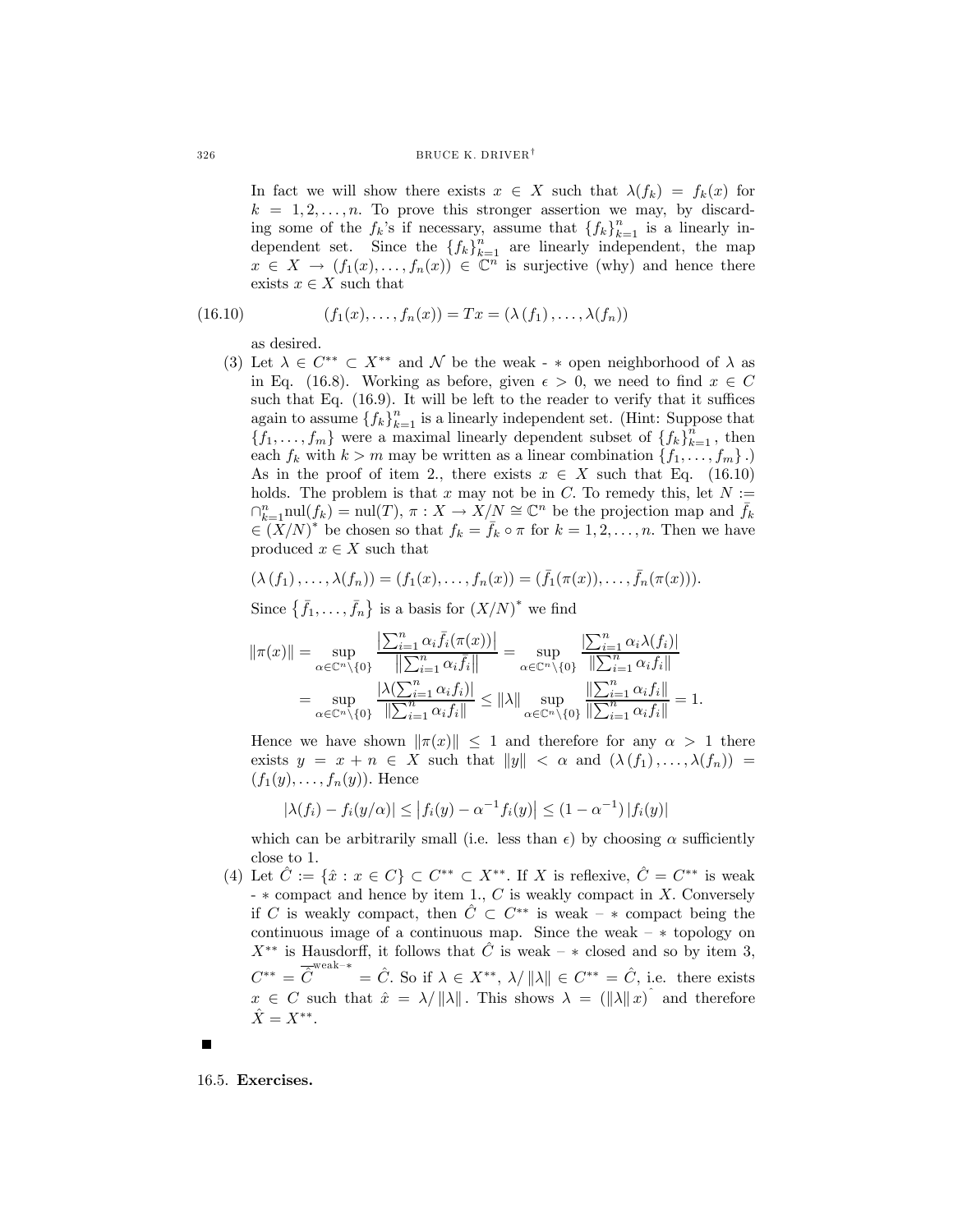16.5.1. More Examples of Banach Spaces.

**Exercise 16.1.** Let  $(X, \mathcal{M})$  be a measurable space and  $M(X)$  denote the space of complex measures on  $(X, \mathcal{M})$  and for  $\mu \in M(X)$  let  $\|\mu\| \equiv |\mu\|(X)$ . Show  $(M(X), \|\cdot\|)$  is a Banach space. (Move to Section 14.)

Exercise 16.2. Folland 5.9.

Exercise 16.3. Folland 5.10.

Exercise 16.4. Folland 5.11.

16.5.2. Hahn-Banach Theorem Problems.

Exercise 16.5. Folland 5.17.

Exercise 16.6. Folland 5.18.

Exercise 16.7. Folland 5.19.

Exercise 16.8. Folland 5.20.

Exercise 16.9. Folland 5.21.

Exercise 16.10. Let X be a Banach space such that  $X^*$  is separable. Show X is separable as well. (Folland 5.25.) Hint: use the greedy algorithm, i.e. suppose  $D \subset X^* \setminus \{0\}$  is a countable dense subset of  $X^*$ , for  $\ell \in D$  choose  $x_{\ell} \in X$  such that  $||x_{\ell}|| = 1$  and  $|\ell(x_{\ell})| \geq \frac{1}{2} ||\ell||$ .

Exercise 16.11. Folland 5.26.

16.5.3. Baire Category Result Problems.

Exercise 16.12. Folland 5.29.

Exercise 16.13. Folland 5.30.

Exercise 16.14. Folland 5.31.

Exercise 16.15. Folland 5.32.

Exercise 16.16. Folland 5.33.

Exercise 16.17. Folland 5.34.

Exercise 16.18. Folland 5.35.

- Exercise 16.19. Folland 5.36.
- Exercise 16.20. Folland 5.37.
- Exercise 16.21. Folland 5.38.
- Exercise 16.22. Folland 5.39.
- Exercise 16.23. Folland 5.40.

Exercise 16.24. Folland 5.41.